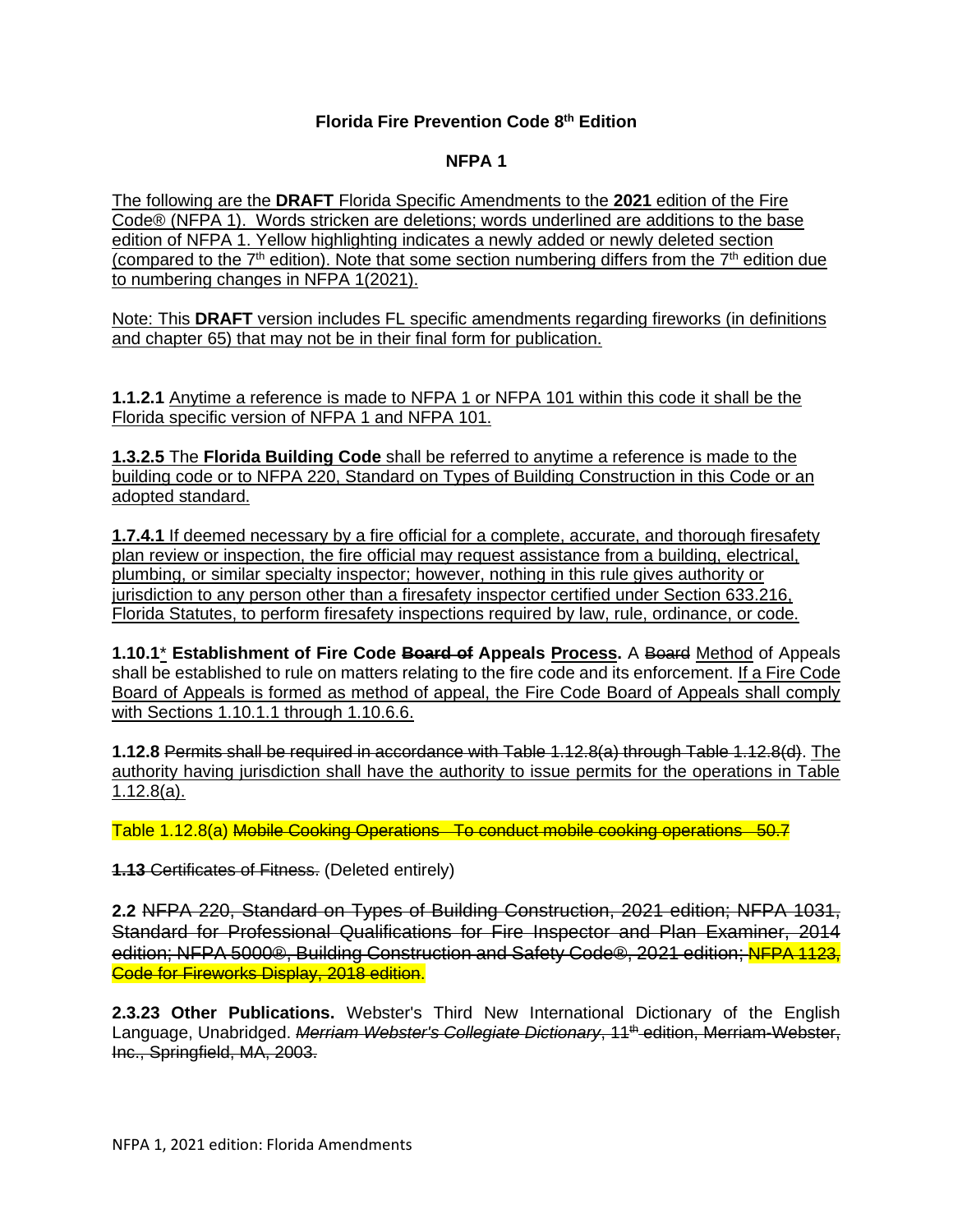**2.4** NFPA 472, Standard for Competence of Responders to Hazardous Materials/Weapons of Mass Destruction Incidents, 2018 edition. NFPA 1031, Standard for Professional Qualifications for Fire Inspector and Plan Examiner, 2014 edition. NFPA 1141, Standard for Fire Protection Infrastructure for Land Development in Suburban and Rural Areas, 2017 edition. NFPA 5000®, Building Construction and Safety Code®, 2021 edition.

**3.1 General.** The definitions contained in this chapter shall apply to the terms used in this *Code*. Where terms are not defined in this chapter or within another chapter, they shall be defined using their ordinarily accepted meanings within the context in which they are used. Merriam-Webster's Collegiate Dictionary, 11th edition, shall be the source for the ordinarily accepted meaning. the definition within the Florida Building Code.

**3.1.1** Where terms are not defined in this chapter, within another chapter, or the Florida Building Code, they shall be defined using their ordinarily accepted meanings within the context in which they are used. *Webster's Third New International Dictionary of the English Language*, Unabridged, shall be a source for ordinarily accepted meaning.

# **3.3.306 Consumer Fireworks.** See 3.3.310.1

**3.3.307 Consumer Fireworks Retail Sales Area.** The portion of a consumer fireworks retail sales facility or store, including the immediately adjacent aisles, where consumer fireworks are located for the purpose of retail display and sale to the public.

**3.3.308 Consumer Fireworks Retail Sales Facility (CFRS Facility).** A permanent or temporary building or structure, CFRS stand, tent, canopy, or membrane structure that is used primarily for the retail display and sale of consumer fireworks to the public.

**3.3.309\* Consumer Fireworks Retail Sales (CFRS) Stand.** A temporary or permanent building or structure that has a floor area not greater than 800 ft<sup>2</sup> (74 m<sup>2</sup>), other than tents, canopies, or membrane structures, that is used primarily for the retail display and sale of consumer fireworks to the public.

**3.3.310\* Fireworks.** Any composition or device for the purpose of producing a visible or an audible effect for entertainment purposes by combustion, deflagration, or detonation, and that meets the definition of *Consumer Fireworks or Display Fireworks as set forth in this Code.*

**3.3.310.1\* Consumer Fireworks.** Small fireworks devices containing restricted amounts of pyrotechnic composition, designed primarily to produce visible or audible effects by combustion, that comply with the construction, chemical composition, and labeling regulations of the U.S. Consumer Product Safety Commission (CPSC), as set forth in CPSC 16 CFR 1500 and 1507, 49 CFR 172, and APA Standard 87-1, *Standard for the Construction and Approval for Transportation of Fireworks, Novelties, and Theatrical Pyrotechnics*.

**3.3.310.2\* Display Fireworks.** Large fireworks devices that are explosive materials intended for use in fireworks displays and designed to produce visible or audible effects by combustion, deflagration, or detonation, as set forth in CPSC 16 CFR 1500 and 1507, 49 CFR 172, and APA Standard 87-1, *Standard for the Construction and Approval for Transportation of Fireworks, Novelties, and Theatrical Pyrotechnics*.

**3.3.311\* Covered Fuses.** A fuse or designed point of ignition that is protected against accidental ignition by contact with a spark, smoldering items, or small open flame.

3.3.312\* **Packaged Fireworks Merchandise.** A consumer fireworks device or group of consumer fireworks devices that has been packaged within an unperforated container or packaging material by the manufacturer, distributor, or seller for retail display and sale as a unit.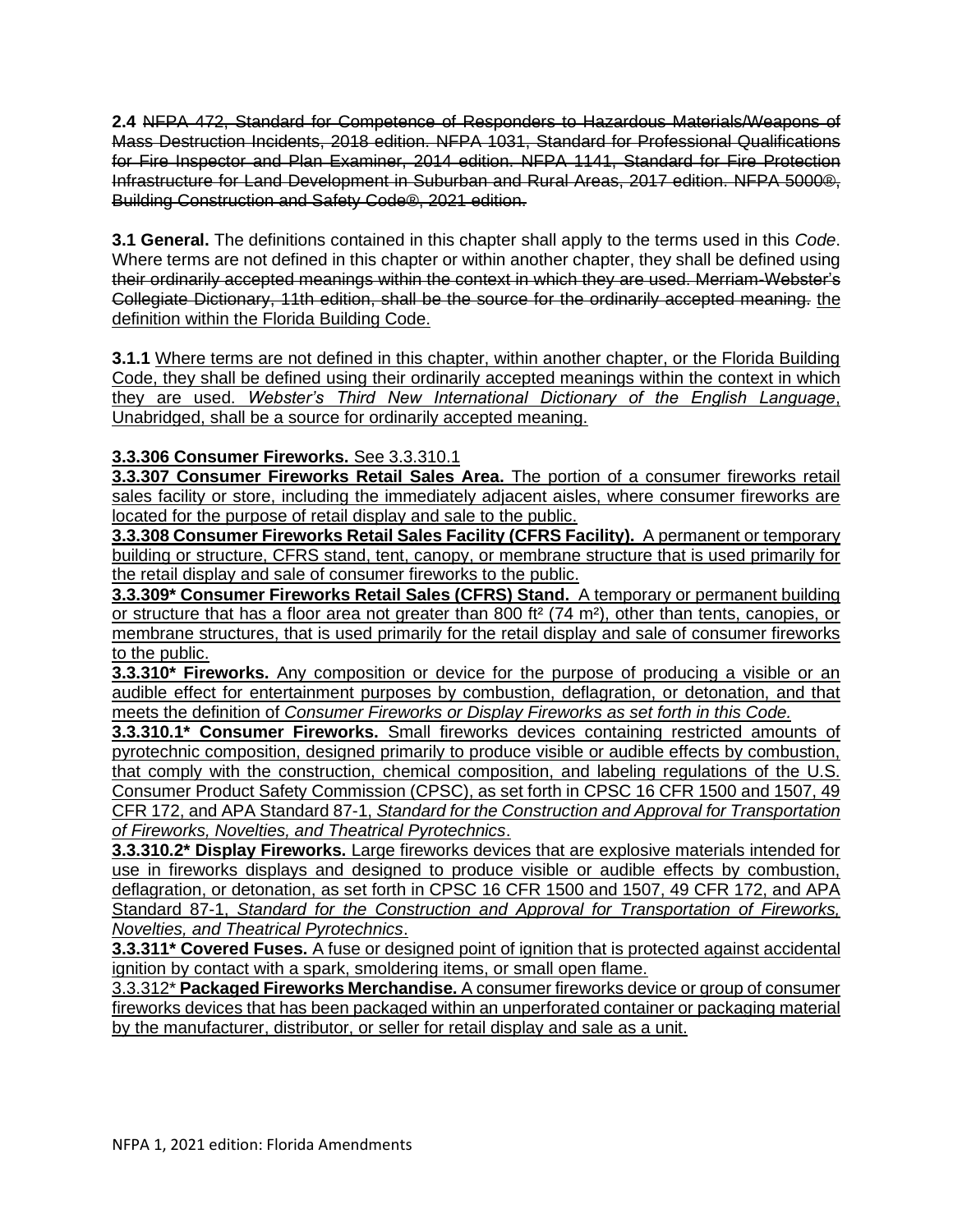**6.1.14.1.3** Where incidental to another occupancy, areas used as follows shall be permitted to be considered part of the predominant occupancy and shall be subject to the provisions of this Code and NFPA 101 that apply to the predominant occupancy:

(1) Mercantile, business, industrial, or storage use

(2)\* Nonresidential use with an occupant load fewer than that established by Section 6.1 for the occupancy threshold

[101:6.1.14.1.3]

(3) Portions of buildings used as accessory offices or for customary non-hazardous uses necessary for transacting the principal business in storage and industrial occupancies need not be separated from the principal use.

(4) Industrial occupancies producing, using, or storing low hazard products in accordance with Subdivision 6.2.2 need not be separated by fire-resistant construction from the occupancies to which they are accessory.

**6.1.14.1.3.1** Incidental use areas shall be separated as required by Table 509 of the Florida Building Code where Table 509 permits an automatic fire-extinguishing system without a fire barrier, the incidental use area shall be separated by construction capable of resisting the passage of smoke.

**6.1.14.1.4** The following accessory occupancies shall not be required to be separated from the primary occupancy as required in 6.1.14.4:

(1) A kitchen in an assembly occupancy does not constitute a mixed occupancy.

(2) Accessory uses in industrial and storage occupancies as otherwise provided in 6.1.14.1.3(3) (3) Rooms or spaces used for customary storage of non-hazardous materials in assembly, business, educational, industrial, mercantile, hotel and dormitory, and apartment occupancies which in aggregate do not exceed 10% of the major floor area in which they are located. Protection from hazards shall be as otherwise provided in the specific occupancy chapter.

**Table 6.1.14.4.1(b)** \*Where the building is two stories or less in height and the total building square footage is less than 10,000 square feet, no separation is required.

**6.1.14.4.7** One-story or two-story structures that are less than 10,000 square feet, whose occupancy is defined in the Florida Building Code and the Florida Fire Prevention Code as business or mercantile, the authority having jurisdiction shall enforce the wall fire-rating provisions for occupancy separation as defined in the Florida Building Code.

**10.10.6.1.1** Listed electric portable, tabletop grills, not to exceed 200 square inches of cooking surface, or other similar apparatus shall be permitted.

**10.11.1.1** New and existing buildings shall have approved address numbers placed in a position to be plainly legible and visible from the street or road fronting the property. If the building is addressed on another street, sometimes referred to as a vanity address, the street name shall also be included in letters with the same dimensions as the address number requirements of 10.11.1.2.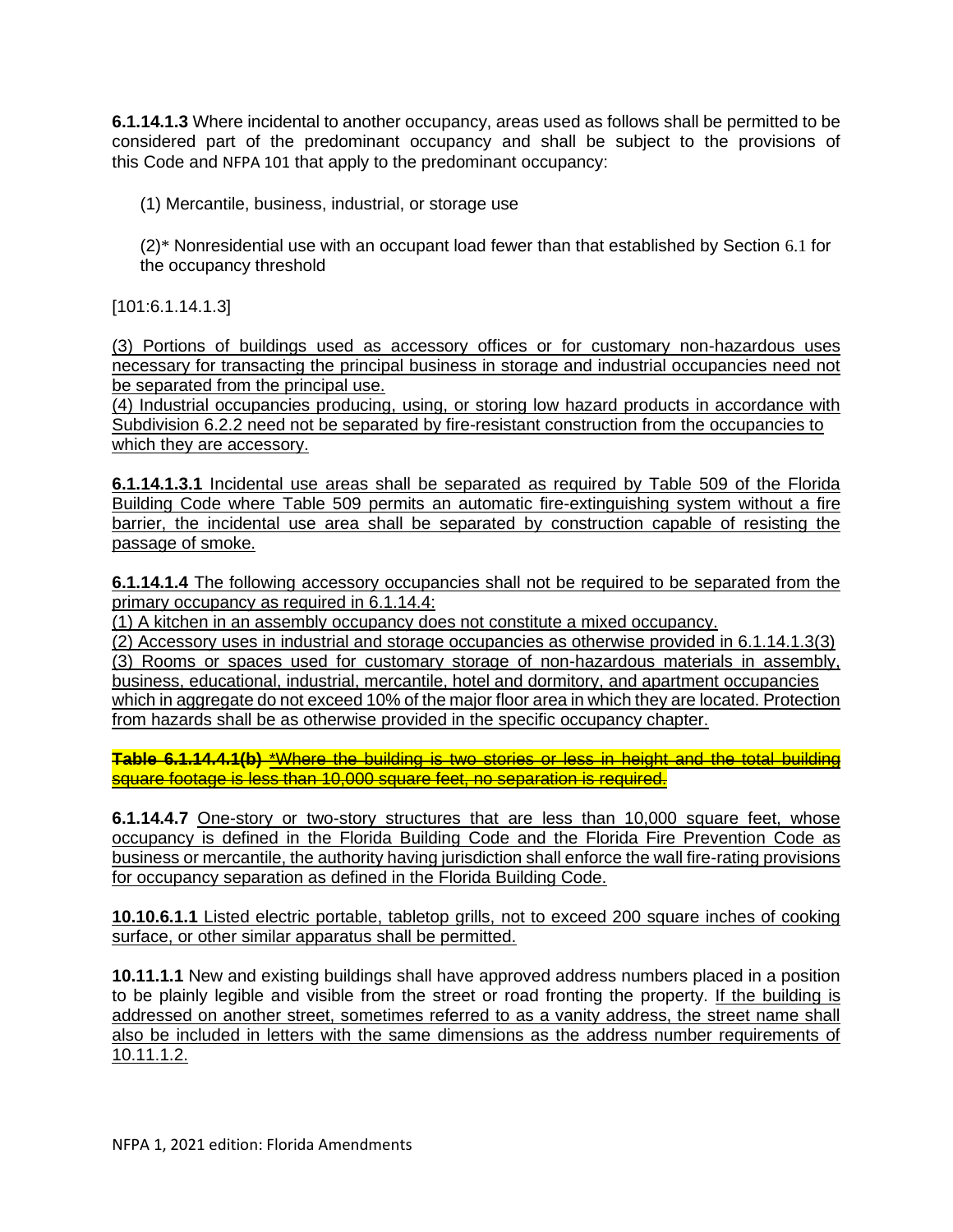**10.11.1.2** Address numbers shall be a minimum of 4<del>[strikethrough 4]</del> 6 in. (400153.4 mm) high with a minimum stroke width of 1/2 inch. (13 mm).

**10.11.1.6** Address numbers for suites units, etc. within a multiple tenant building or complex shall be individually identified in a manner approved by the AHJ, however shall be not less than 3 in. (76.2 mm) in height for residential and at least 6 in. (152.4 mm) in height for all other buildings, structures, or portions thereof.

**10.18.4.1 Combustible Trash in Means of Egress.** Combustible trash or recyclable materials in containers meeting the subsections below that stand upright on their own and do not leak liquids shall not be placed in exits, exit passageways, in enclosures for stairways or ramps, in corridors, in elevator lobbies or on egress balconies except as permitted by the following:

(1) The maximum doorstep refuse and recycling collection container size does not exceed 15 gallons.

(2) Waste, which is in a doorstep refuse and recycling collection container, is not placed in the exit access corridors for single periods exceeding 5 hours.

(3) Doorstep refuse and recycling collection containers, with or without refuse or recycling materials, do not occupy the exit access corridors for single periods exceeding 15 hours. (4) Trash or recyclable materials in containers awaiting collection shall not obstruct the minimum egress width required by Section 14.7.4.

(5) Management staff have written policies and procedures in place and enforce them to ensure compliance with 10.18.4.1, and upon request, provide a copy of such policies and **procedures to the AHJ.** 

(6) Trash or recyclable materials awaiting doorstep refuse collection shall be placed completely inside one or more containers with a closed lid that complies with 10.18.4.1.1. Additional trash or recyclable material placed outside of compliant containers are prohibited in exits, exit passageways, corridors, or egress balconies.

**10.18.4.1.1 Doorstep Refuse and Recycling Collection Containers.** Doorstep refuse and recycling collection containers shall not exceed a capacity of 2.0 cubic feet (15 gallons, 0.06 cubic meters) and shall be provided with tight-fitting or self-closing lids. After July 1, 2021, containers and lids shall comply with the following:

(1) Containers and lids located in an area that is protected by fire sprinklers shall not be constructed entirely of noncombustible materials or materials that meet a peak rate of heat release not exceeding 300 kW/m2 when tested in accordance with ASTM E 1354 at an incident heat flux of 50 kW/m2 in the horizontal orientation. Containers and lids shall be listed or bear the label of an approved agency that validates compliance with this requirement.

(2) Containers and lids located in an area that is not protected by fire sprinklers shall be constructed entirely of noncombustible materials or materials that meet a peak rate of hear release not exceeding 150 kW/m2 when tested in accordance with ASTM E 1354 at an incident heat flux of 50 kW/m2 in the horizontal orientation. Containers and lids shall be listed or bear the label of an approved agency that validates compliance with this requirement.

**11.6.2.1** Chapter 51 of NFPA 1 and NFPA 86, *Standard for Ovens and Furnaces*, shall apply to crematory furnaces for humans and animals.

**11.6.2.1.1** NFPA 82 shall not apply to crematory furnaces for humans and animals.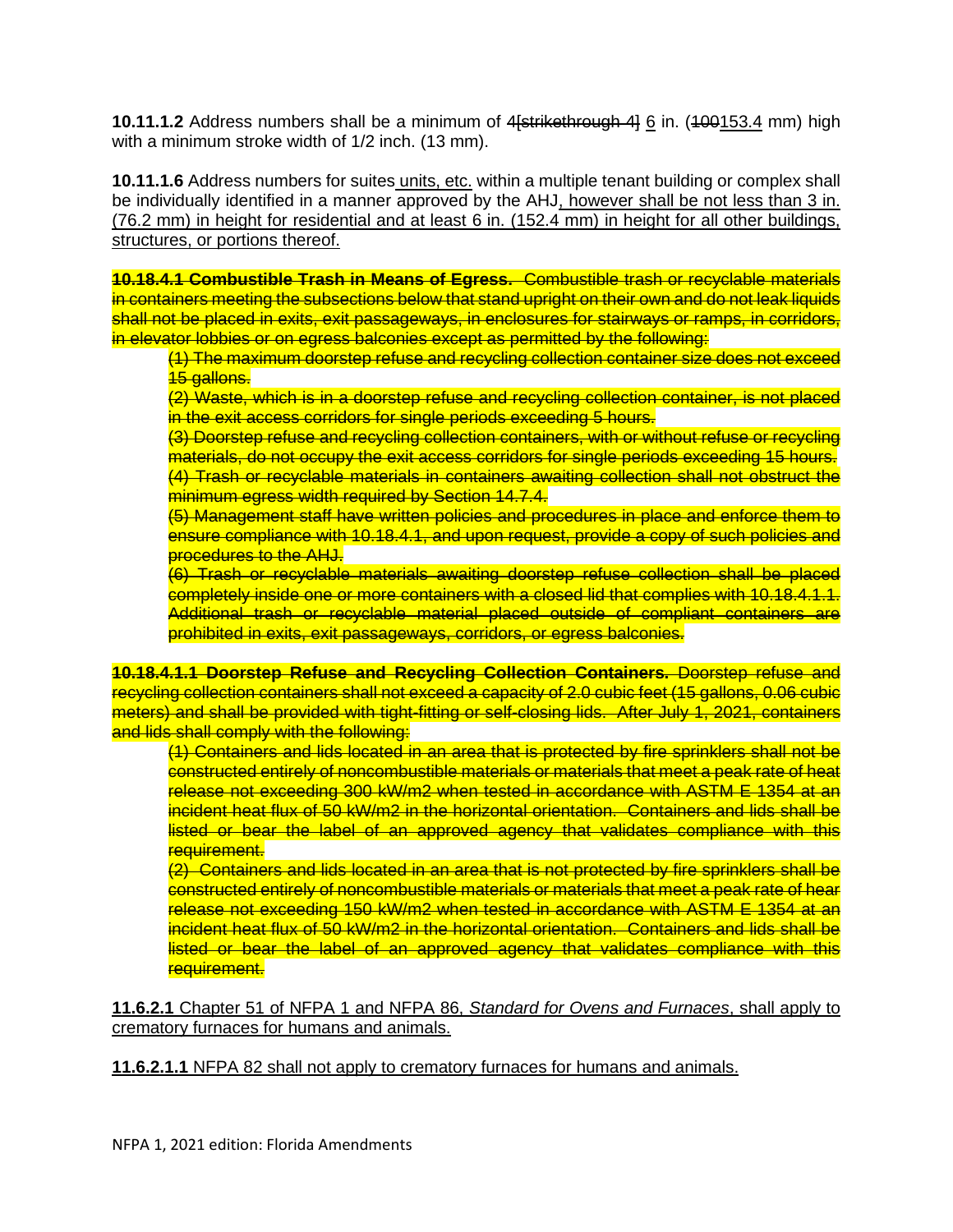**13.3.2.6.5.1** The requirement of 13.3.2.6.5 may be omitted if the separation of exterior projections or structures are a minimum of 5 ft (1.5 m) from the sprinklered building. This provision is effective for new construction projects only.

**13.3.2.6.1** Where the occupant load exceeds 100, theThe following assembly occupancies shall be protected throughout by an approved, supervised automatic sprinkler system in accordance with 13.3.1.2:

- (1) Dance halls
- (2) Discotheques
- (3) Nightclubs
- (4) Assembly occupancies with festival seating
- [101:12.3.5.1]

**13.3.2.7.1** Where the occupant load exceeds 400300, the following assembly occupancies shall be protected throughout by an approved, supervised automatic sprinkler system in accordance with 13.3:

- (1) Dance halls
- (2) Discotheques
- (3) Nightclubs
- (4) Assembly occupancies with festival seating
- [101:13.3.5.1]

**13.3.2.19.1** All new one- and two-family dwellings shall be protected throughout by an approved automatic sprinkler system in accordance with 13.3.2.19.2. [101:24.3.5.1]

**13.3.2.21.1.3.1** The entire high-rise apartment building that is a condominium shall be required to be protected by an approved automatic sprinkler system by December 31, 2023 or comply with the requirement of FFPC 101: Chapter 31.

**13.3.2.21.1.3.2** All existing high-rise apartment buildings that are condominiums shall be subject to the provisions of Section 718.111 and 718.112, Florida Statutes, which shall supersede the requirement for an approved automatic sprinkler system.

**13.3.2.21.1.3.3** All existing high-rise apartment buildings that are cooperatives shall be subject to the provisions of Section 719.1055, Florida Statutes, which shall supersede the requirement for an approved automatic sprinkler system.

**14.4.4** There shall be no storage above any component of the means of egress unless it is on a separate floor, mezzanine, or engineered and approved platform constructed in accordance with the Florida Building Code.

**16.5.3 Fire Protection During Construction.** This sub-section shall apply to both commercial and residential developments.

**16.5.3.1.3.1** Completion of the water mains and hydrants may be on an alternate schedule approved by the fire official.

**18.2.3.2.1.2** When required by the authority having jurisdiction, road(s) or parking lots providing access to the main entrance door(s) shall be considered access roads and shall comply with the requirements of **18.2.3.5**.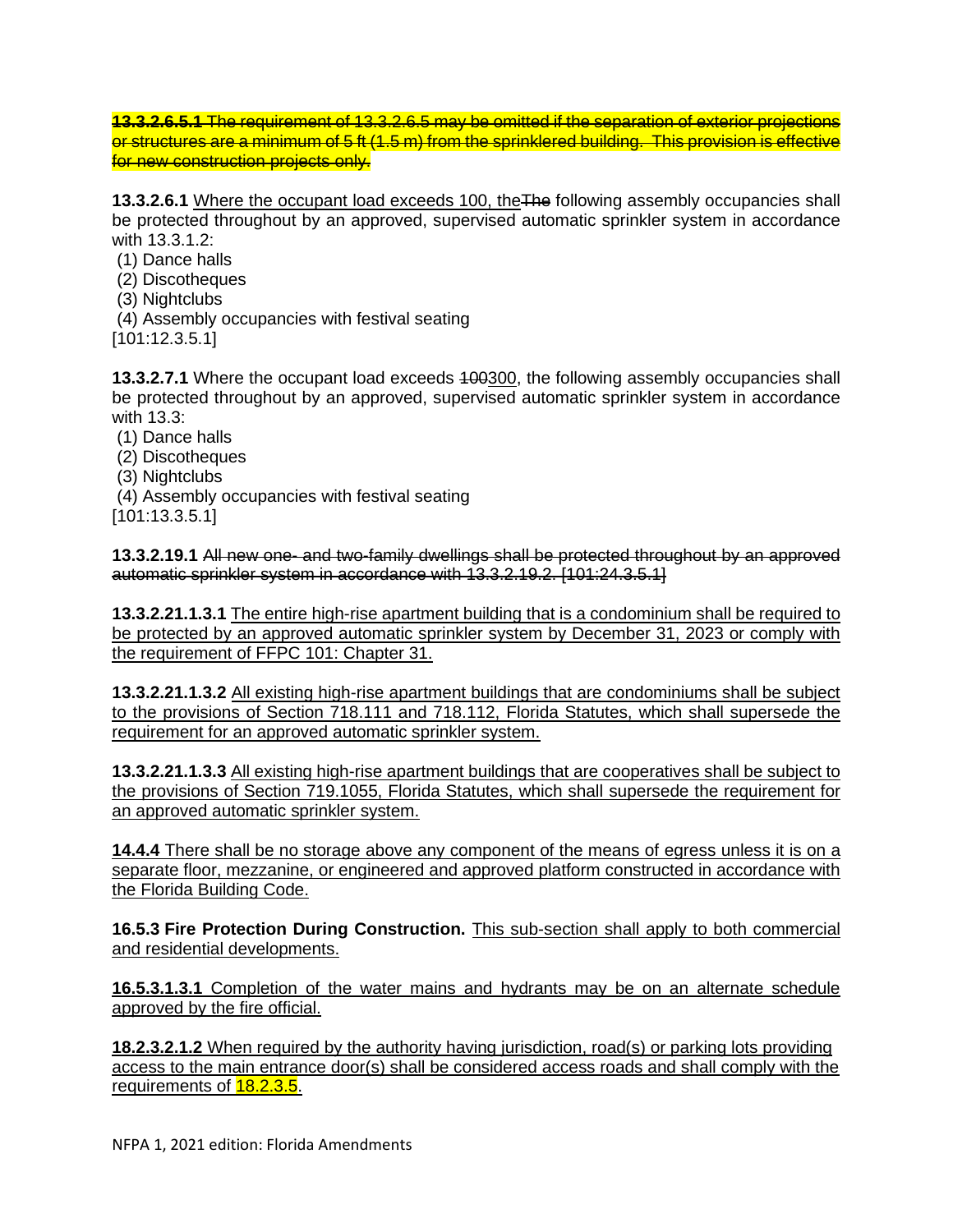**18.2.3.6.3** Fire lanes shall be marked with signs that are readily visible to the street with the wording, "NO PARKING FIRE LANE BY ORDER OF THE FIRE DEPARTMENT" or similar wording. Such signs shall be 12 in. by 18 in. with a white background and red letters and shall be a maximum of seven feet in height from the roadway to the bottom part of the sign. The signs shall be within sight of the traffic flow and be a maximum of 60 feet apart.

**18.4.1.3** Sections 18.3 and 18.4 shall be considered a recommendation for construction of oneand two-family dwellings located on in-fill lots in existing neighborhoods and subdivisions.

**18.5.7.2.1** Existing, previously approved hydrant installations shall be permitted to have clear space less than 60 inches.

**50.6.6.1** If upon inspection, the exhaust system is found to be contaminated with deposits from grease-laden vapors, the contaminated portions of the exhaust system shall be cleaned by a properly trained qualified, and certified person(s) acceptable to the AHJ. [96:12.6.1] or through the use of an automated exhaust cleaning system installed in the exhaust system and acceptable to the AHJ.

## **65.10 Sale, Handling, and Storage of Consumer Fireworks.**

### **65.10.1\* Applicability.**

**65.10.1.1\* General Requirements.** Retail sales of consumer fireworks in both new and existing buildings, structures, and facilities shall comply with the requirements of this section unless otherwise indicated.

### **65.10.1.1.1 New Facilities.**

**65.10.1.1.1.1** For the purpose of applying the requirements of this section, the following consumer fireworks retail sales (CFRS) facilities and stores shall be considered to be new:

(1) Permanent CFRS facilities and stores that are not initially occupied until after the effective date of this *Code*, unless plans are submitted an accepted for review, plans have been approved for construction, or a building permit has been issued prior to the effective date of this *Code*

(2) Permanent CFRS facilities and stores constructed prior to the effective date of this *Code* and in which the retail sales of consumer fireworks have not been conducted either seasonally or year-round within one year prior to the effective date of this *Code*

(3) Temporary CFRS facilities and stores

**65.10.1.1.1.2** In a store where the area of the retail sales floor occupied by the retail displays of consumer fireworks is increased after the effective date of this *Code*, such that the area exceeds the limits to be specified in 65.10.5.1.1(1), the building shall be considered to be a new CFRS facility.

**65.10.1.1.2 Existing Facilities.** For the purpose of applying the requirements of Section 65.10, CFRS facilities and stores not considered to be new as specified in 65.10.1.1.1 shall be considered to be existing. **65.10.1.1.3 Minimum Requirements.** Existing life safety features that do not meet the requirements for new buildings but that exceed the requirements for existing buildings shall not be further diminished.

**65.10.1.1.4 Modernization or Renovation.** Any alteration or any installation of new equipment shall meet, as nearly as practicable, the requirements for new construction.

**65.10.1.1.4.1** Only the altered, renovated, or modernized portion of an existing building, system, or individual component shall be required to meet the provisions of this *Code* that are applicable to new construction.

**65.10.1.1.4.2** If the alteration, renovation, or modernization adversely impacts required life safety features, additional upgrading shall be required.

**65.10.1.1.4.3** Except where another provision of this *Code* exempts a previously approved feature from a requirement, the resulting feature shall not be less than that required for existing buildings.

**65.10.1.2 Facility Classification.** The requirements of this section shall apply to the following: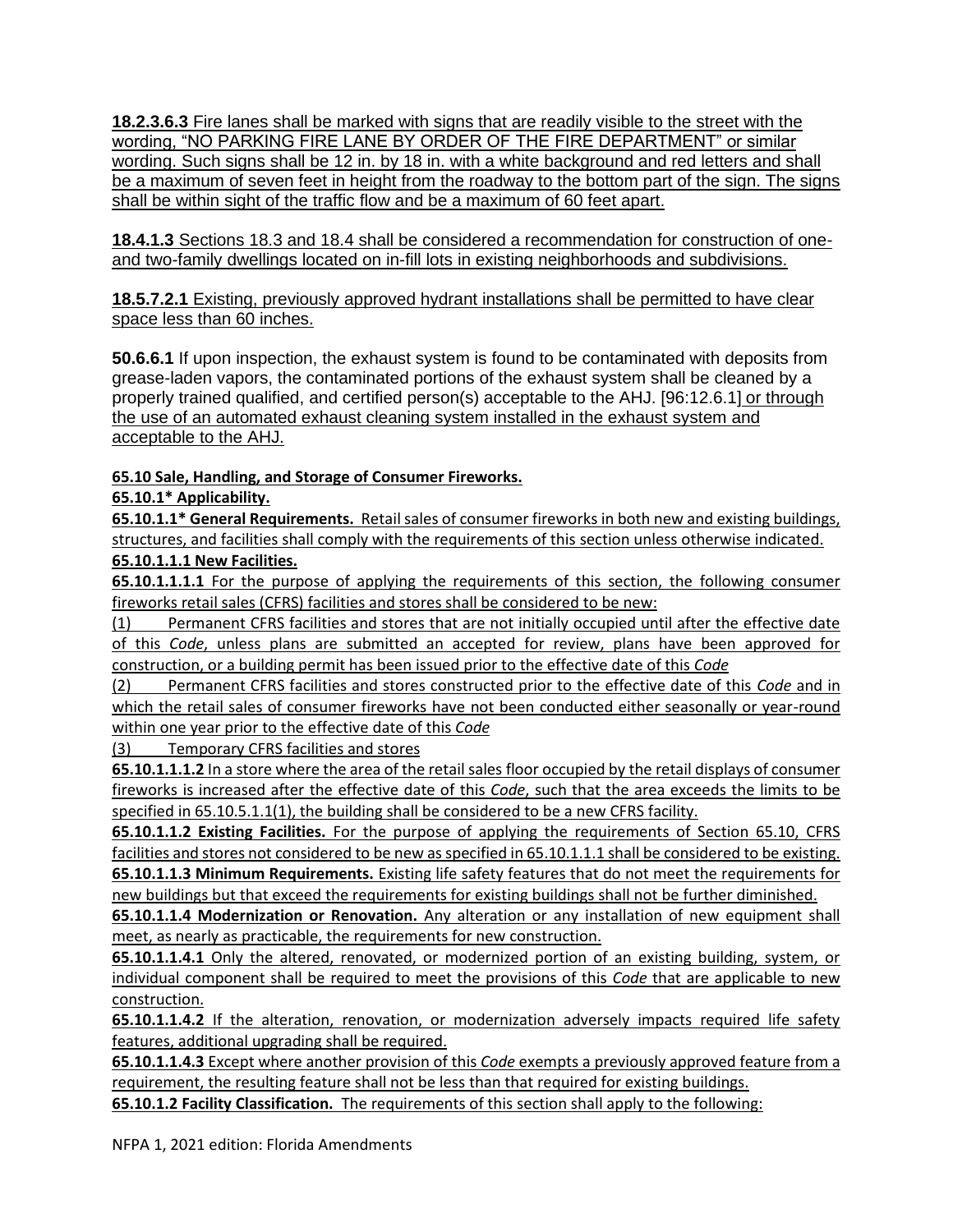- (1) Permanent buildings and structures, including the following:
- (a) Stores
- (b) CFRS facilities
- (2) Temporary facilities, including the following:
- (a) CFRS stands
- (b) Tents
- (c) Canopies
- (d) Membrane structures

### **65.10.2 Special Limits for Retail Sales of Consumer Fireworks.**

**65.10.2.1** Retail sales of consumer fireworks, including their related storage and display for sale of such fireworks, shall be in accordance with this *Code*.

**65.10.2.2** Retail sales of consumer fireworks shall be limited to mercantile occupancies defined in 3.3.190.9 and NFPA 101.

**65.10.2.3** Any building or structure used for the retail sales of consumer fireworks, including their related storage, shall comply with Section 20.12 and NFPA 101 for mercantile occupancies, except as provided in this *Code*.

**65.10.2.4** Retail sales of display fireworks and pyrotechnic articles, including the related storage and display for sale of such fireworks and articles, shall be prohibited at a CFRS facility or store.

**65.10.2.5** Retail sales of certain explosive devices prohibited by the *Child Safety Act of 1966*, including the related storage and display for sale of such devices, shall be prohibited at a CFRS facility or store.

**65.10.2.6** The retail sales of pest control devices, including their related storage and display for sale, shall be prohibited at a CFRS facility or store.

**65.10.2.7** The retail sales of fireworks that do not comply with the regulation of the U.S. Consumer Product Safety Commission as set forth in 16 CFR 1500 and 1507 and the regulations of the U.S. Department of Transportation as set forth in 49 CFR 100 to 178, including their related storage and display for sale, shall be prohibited.

### **65.10.3 General Requirements for All Retail Sales.**

**65.10.3.1 Exempt Amounts.**

**65.10.3.1.1** The requirements of this section shall not apply to CFRS facilities or stores where the consumer fireworks are in packages and where the total quantity of consumer fireworks on hand does not exceed 125 lb (net) [56.8 kg] of pyrotechnic composition or, in a building protected throughout with an approved automatic sprinkler system installed in accordance with Section 13.3, 250 lb (net) [113.6 kg] of pyrotechnic composition.

**65.10.3.1.2** Where the actual weight of the pyrotechnic composition of consumer fireworks is not known, 25 percent of the gross weight of the consumer fireworks, including packaging, shall be permitted to be used to determine the weight of the pyrotechnic composition.

**65.10.3.2\* Permits.** Where required by state or local laws, ordinances, or regulations, a permit for the following shall be obtained:

- (1) Construction, erection, or operation of the following:
	- (a) Permanent building or structure
		- (b) Temporary structure such as a stand, tent, or canopy used for the purpose of the retail display or sale of consumer fireworks to the public
- (2) Storage of consumer fireworks in connection with the retail display or sale of consumer fireworks to the public.

**65.10.3.3 Plans.** Plans for facilities other than stands and tents shall include the following:

(1) Minimum distances from the following:

(a) Public ways

(b) Buildings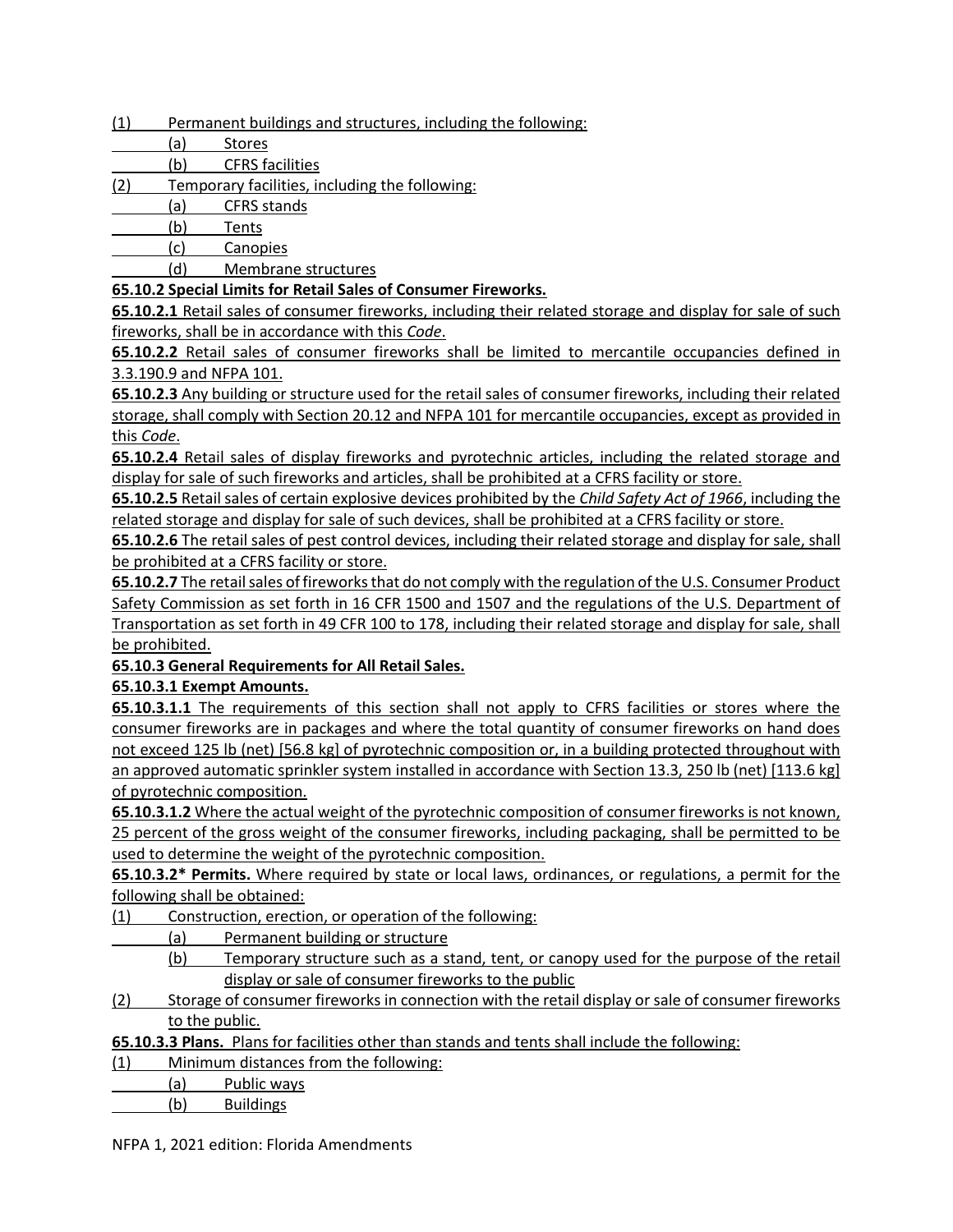(c) Other CFRS facilities

- (d) Motor vehicles fuel-dispensing station dispensers
- (e) Retail propane-dispensing station dispensers
- (f) Flammable and combustible liquid aboveground tank storage
	- (g) Flammable gas and flammable liquefied gas bulk aboveground storage and dispensing
- areas within 300 ft (91.5 m) of the facility used for the retail sales of consumer fireworks
- (2) Vehicle access and parking areas
- (3) Location and type of portable fire extinguishers
- (4) Floor plan and layout of storage and displays to indicate compliance with this chapter and applicable state or local laws, ordinances, or regulations

(5) Means of egress

(6) Construction details

**65.10.3.4\* Fire Department Access.** Any portion of an exterior wall of a building, sidewall of a tent, or other defined perimeter of a CFRS facility or store shall be accessible within 150 ft (45.7 m) of a public way or an approved fire apparatus access.

**65.10.3.5 Construction of Buildings and Structures.** Consumer fireworks shall only be permitted to be sold at retail in any of the following buildings or structures, provided that any new building or structure does not exceed one story in height:

- (1) Permanent buildings or structures constructed in accordance with the building code enforced by the AHJ
- (2) Tents, canopies, or temporary membrane structures complying with NFPA 102, *Standard for Grandstands, Folding and Telescopic Seating, Tents, and Membrane Structures*
- (3) Temporary structures constructed in accordance with this chapter
- (4) Temporary CFRS stands greater than 800 ft² (74 m²) in area that also meet the requirements for a permanent structure
- (5) Vehicles, such as vans, buses, trailers, recreational vehicles, motor homes, travel trailers, trucks, and automobiles, complying with the applicable requirements for CFRS stands

**65.10.3.6** An automatic sprinkler system designed and installed in accordance with Section 13.3 and NFPA 13 shall be provided throughout permanent CFRS facilities and stores in which CFRS are conducted in the following buildings:

(1) New buildings greater than 6000 ft<sup>2</sup> (557.2 m<sup>2</sup>) in area

(2) Existing buildings greater than 7500 ft<sup>2</sup>(694 m<sup>2</sup>) in area

**65.10.3.6.1** Door and window openings in the fire barrier wall shall be protected by self-closing fire doors or fixed fire windows having a fire protection rating of not less than 1 hour and shall be installed in accordance with Section 12.4 and NFPA 80, *Standard for Fire Doors and Other Opening Protectives*.

**65.10.3.6.3** Every CFRS facility and store shall have no fewer than two portable fire extinguishers with a minimum rating of 2A, at least one of which shall be of the pressurized water type.

**65.10.3.7 Storage Rooms.** Storage rooms containing consumer fireworks in a new permanent CFRS facility or store shall be protected with an automatic sprinkler system installed in accordance with Section 13.3 and NFPA 13 or separated from the retail sales area by a fire barrier having a fire resistance rating of not less than 1 hour.

**65.10.3.7.1** Consumer fireworks, except for sparklers, novelties, and trick noisemakers as defined in Section 791.01(4)(b) and (c) , F.S., stored in a building that is also used for other purposes shall be stored in a room or area used exclusively for the storage of consumer fireworks.

**65.10.3.7.2** When approved by the AHJ, noncombustible materials shall be permitted to be stored in the same room or area with consumer fireworks.

**65.10.3.7.3** Sparklers shall be stored or kept for sale in accordance with Section 791.055, F.S. **65.10.3.8 Portable Fire Extinguishers.**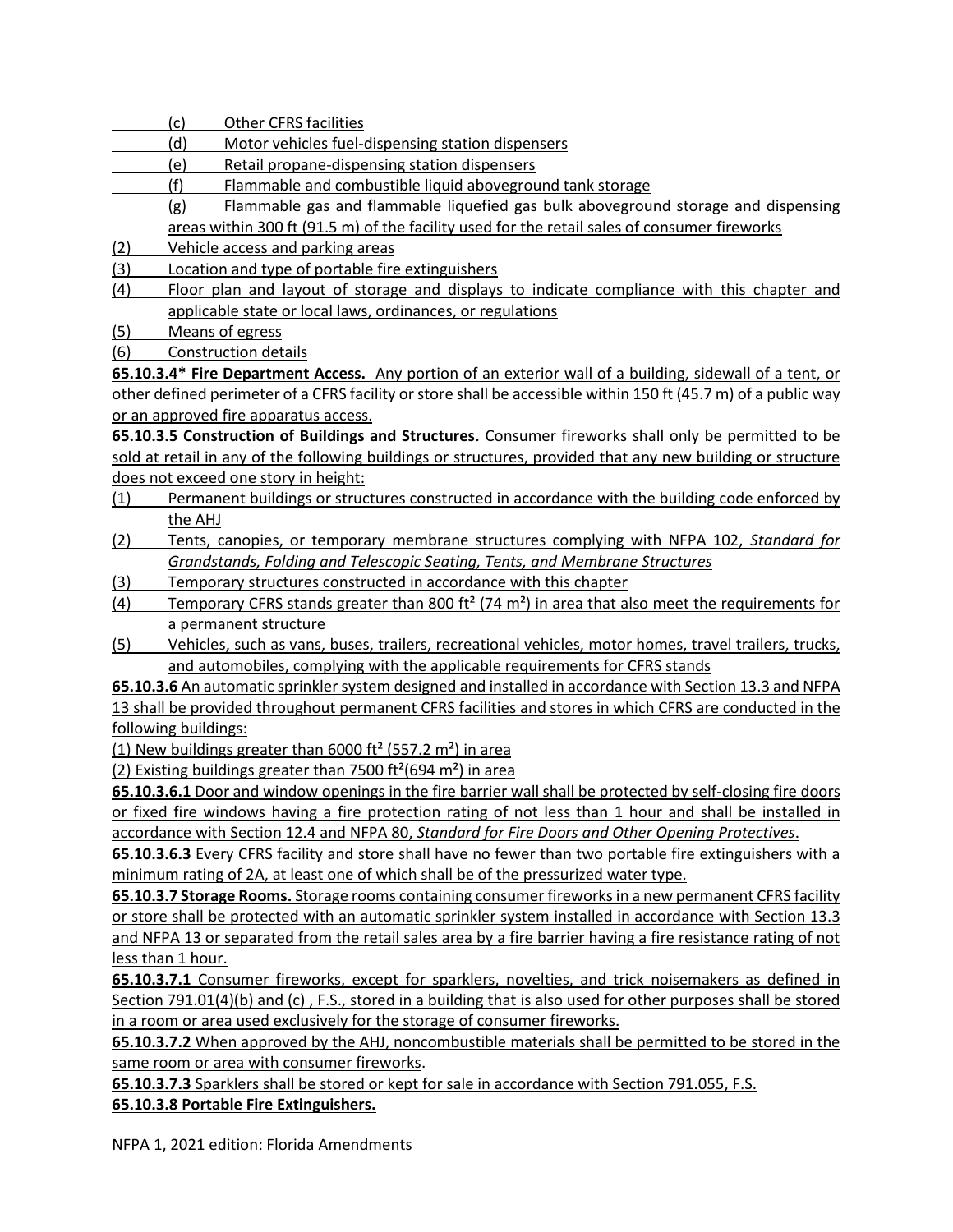**65.10.3.8.1 Specification.** Portable fire extinguishers shall be provided as required for extra (high) hazard occupancy in accordance with Section 13.6 and NFPA 10.

**65.10.3.8.2 Extinguisher Type.** Where more than one portable fire extinguisher is required, at least one fire extinguisher shall be of the multipurpose dry chemical type if the facility is provided with electrical power.

**65.10.3.8.3 Location.** Portable fire extinguishers for permanent consumer fireworks retail sales facilities and stores shall be located so that the maximum distance of travel required to reach an extinguisher from any point does not exceed 75 ft (23 m), as specified in NFPA 10.

**65.10.3.9 Fire Alarms.** A fire alarm system shall be provided as required by Section 13.7 and NFPA *101*. **65.10.3.10 Smoke Control.**

**65.10.3.10.1** Smoke and heat vents designed and installed in accordance with NFPA 204, *Standard for Smoke and Heat Venting*, shall be provided in the CFRS area of new permanent CFRS facilities or stores where the ceiling height is less than 10 ft (3.05 m) and the travel distance to reach an exit is greater than 25 ft (7.6 m).

**65.10.3.10.2** The smoke and heat vents required by 65.10.3.10.1 shall be automatically activated by a smoke detection system installed throughout the CFRS area in accordance with *NFPA 72*.

## **65.10.3.11 No Smoking Signs.**

**65.10.3.11.1** Smoking shall not be permitted inside or within 50 ft (15.5 m) of the CFRS area.

**65.10.3.11.2** At least one sign that reads as follows, in letters at least 2 in. (51 mm) high on a contrasting background, shall be conspicuously posted at each entrance or within 10 ft (3.05 m) of every aisle directly serving the CFRS area in a store:

FIREWORKS – NO SMOKING

## **65.10.3.12 Distance from Bulk Dispensing and Bulk Storage.**

**65.10.3.12.1** CFRS facilities and stores shall not be located within 50 ft (15.2 m) of the following:

- (1) Retail propane-dispensing station dispensers
- (2) Aboveground storage tanks for flammable or combustible liquid, flammable gas, or flammable liquefied gas
- (3) Compressed natural gas-dispensing station dispensers

**65.10.3.12.2** New CFRS facilities and stores, existing CFRS stands and tents, and temporary CFRS facilities shall not be located within 50 ft (15.2 m) of motor vehicle fuel-dispensing station dispensers.

**65.10.3.12.3** Existing CFRS facilities, other than CFRS stands, tents, and temporary facilities, and existing stores shall not be located within 25 ft (7.6 m) of motor vehicle fuel-dispensing station dispensers.

**65.10.3.12.4** Fuel tanks on vehicles or other motorized equipment shall not be considered bulk storage.

**65.10.3.12.5** Fuel storage for generators shall be in accordance with 65.10.4.9.2.

**65.10.3.12.6** CFRS areas and storage areas shall not be located within 300 ft (91.2 m) of any aboveground bulk storage or bulk dispensing areas for the following:

(1) Flammable or combustible liquid

(2) Flammable gas

(3) Flammable liquefied gas

**65.10.3.13\* Fire Safety and Evacuation Plan.** For a CFRS facility or store, an approved fire safety and evacuation plan shall be prepared in writing and maintained current.

## **65.10.3.14 Means of Egress.**

### **65.10.3.14.1 Number of Exits.**

**65.10.3.14.1.1** The minimum number of exits provide from the retail sales area shall be not less than three or as determined in accordance with Chapter 14 and NFPA *101*, whichever number is greater.

**65.10.3.14.1.2** Required means of egress from the retail sales area shall not be allowed to pass through storage rooms.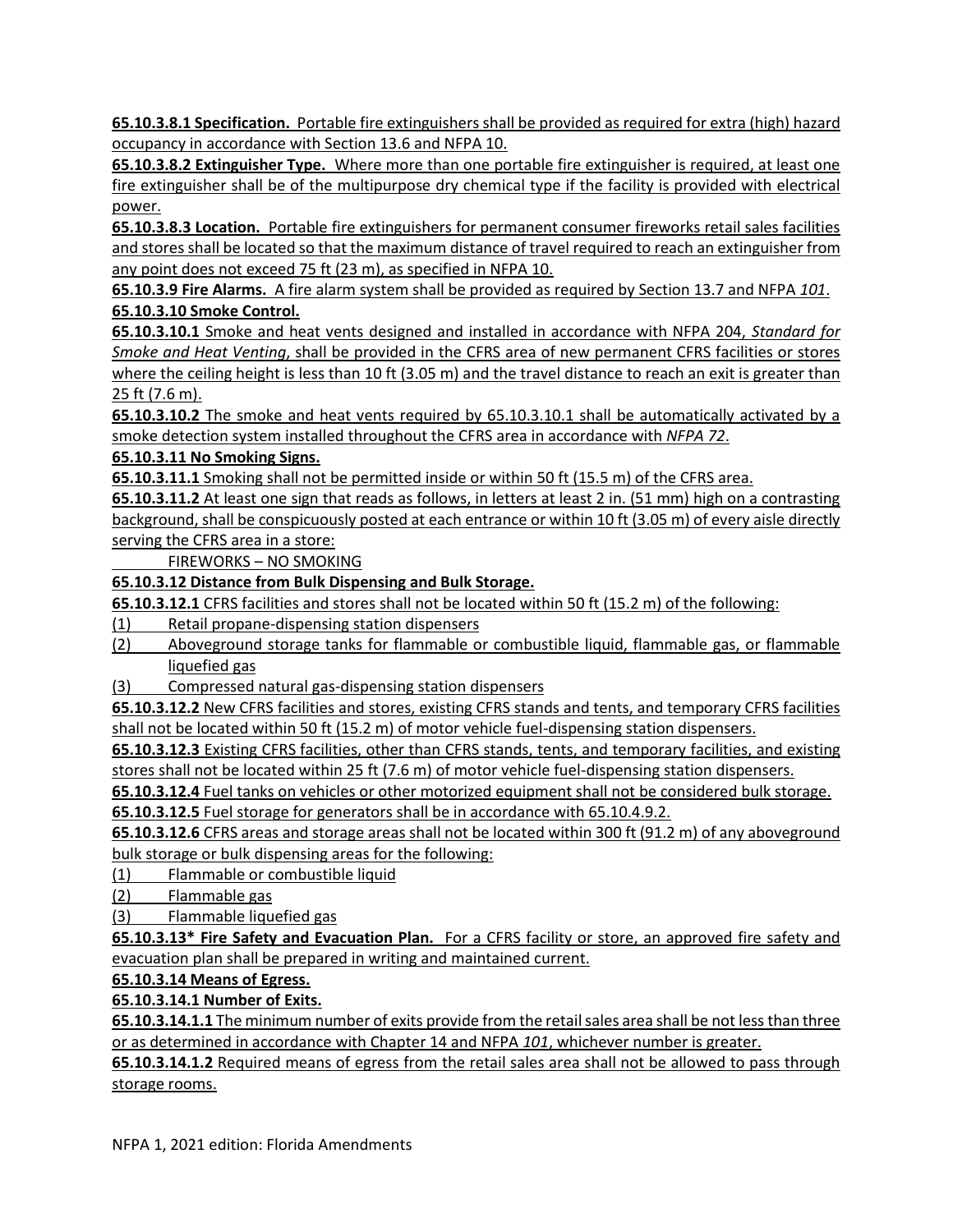**65.10.3.14.2 Egress Travel Distance.** Exits provided for the retail sales area of tents, membrane structures, canopies, and permanent CFRS facilities, including Class C stores, shall be located so that the maximum egress travel distance, measured from the most remote point to an exit along the natural and unobstructed path of egress travel, does not exceed 75 ft (22.9 m).

**65.10.3.14.3 Aisles.** Aisles serving as a portion of the exit access in CFRS areas shall comply with this paragraph.

**65.10.3.14.3.1 Aisle Width.**

**65.10.3.14.3.1.1** Aisles shall have a minimum clear width of 48 in. (1.2 m).

**65.10.3.14.3.1.2** The required width of aisles shall be maintained unobstructed at all times the facility is occupied by the public.

**65.10.3.14.3.2 Aisle Arrangements.**

**65.10.3.14.3.2.1** Not less than one aisle shall be provided and arranged so that travel along the aisle leads directly to an exit.

**65.10.3.14.3.2.2** Other required exits shall be located at, or within 10 ft (3.05 m) of, the end of an aisle or a cross-aisle.

**65.10.3.14.3.2.3** Aisles shall terminate at an exit, another aisle, or a cross-aisle.

**65.10.3.14.3.2.4** Dead-end aisles shall be prohibited.

**65.10.3.14.3.2.5** Where more than one aisle is provided, not less than one cross-aisle shall have an unobstructed connection with every aisle, other than cross-aisles.

**65.10.3.14.3.2.6** Cross-ails connections shall be provided for each aisle at intervals not greater than 40 ft (15.2 m) as measured along the aisle.

**65.10.3.14.3.2.7** Where cross-aisles are required, not less than one cross-aisle shall have at least one end terminate at, or within 10 ft (3.05 m) of, an exit.

**65.10.3.14.4 Doors and Doorways.** Doors and doorways used in the means of egress shall comply with this paragraph.

**65.10.3.14.4.1** Egress doors shall not be less than 36 in. (910 mm) in width [providing a minimum of 32 in. (813 mm) clear width].

**65.10.3.14.4.2** Every egress door that has a latching device shall be provided with panic hardware complying with Chapter 14 and NFPA *101*.

**65.10.3.14.4.3** Means of egress doors shall be of the side-hinge swinging type and shall be arranged to swing in the direction of egress travel.

**65.10.3.14.5 Exit Signs.**

**65.10.3.14.5.1** Exits shall be marked by an approved exit sign in accordance with Section 14.14 and NFPA *101*.

**65.10.3.14.5.2** Exit signs shall be required to be self-luminous or internally or externally illuminated.

**65.10.3.14.6 Emergency Lighting.**

**65.10.3.14.6.1** The means of egress, including the exit discharge, shall be illuminated whenever the facility is occupied in accordance with Section 14.12 and NFPA *101*.

**65.10.3.14.6.2** Emergency lighting shall be provided for CFRS facilities and stores and shall comply with Section 14.13 and NFPA *101*.

**65.10.3.15\* Retail Sales Displays.**

**65.10.3.15.1 General.** The requirements of this section shall apply only to CFRS areas, unless otherwise specifically indicated.

**65.10.3.15.2\* Height of Sales Displays.** To provide for visual access of the retail sales area by the employees and customers, partitions, counters, shelving, cases, and similar space dividers shall not exceed 6 ft (1.8 m) in height above the floor surface inside the perimeter of the retail sales area.

**65.10.3.15.2.1** Merchandise on display or located on shelves or counters or other fixtures shall not be displayed to a height greater than 6 ft (1.8 m) above the floor surface within the CFRS area.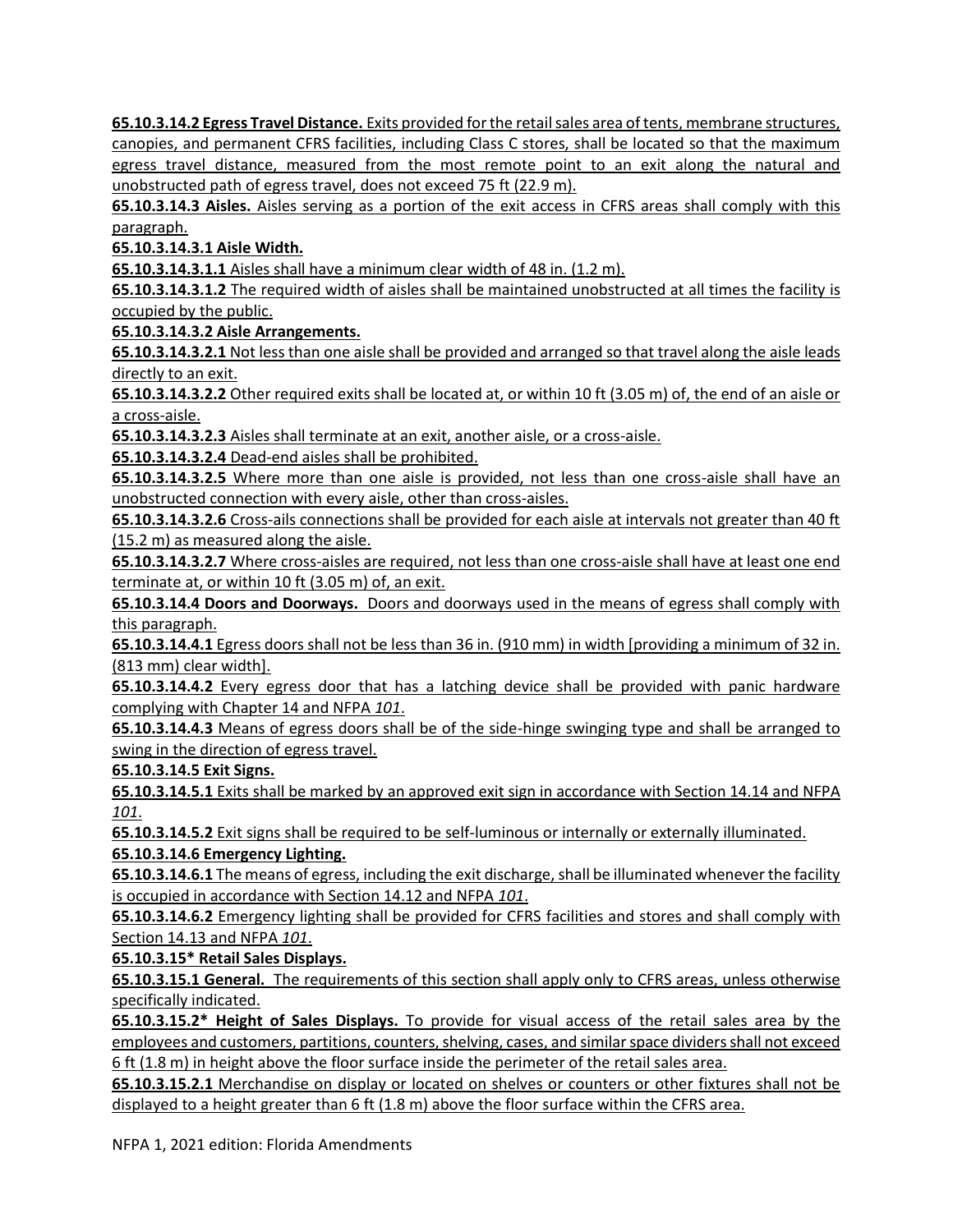**65.10.3.15.2.2** Where located along the perimeter of the consumer fireworks retail sales area, the maximum height of sales displays shall be limited to 12 ft (3.66 m).

**65.10.3.15.3\* Flame Breaks.**

**65.10.3.15.3.1** Where continuous displays of consumer fireworks are located on shelving, cases, counters, and similar display fixtures, a flame break shall be provided so that the maximum distance between flame breaks does not exceed 16 ft (4.9 m) where measured along the length of the display.

**65.10.3.15.3.2** The flame break shall extend as follows:

- (1) From the display surface to not less than 6 in. (150 mm) above the full height of the displayed merchandise or to the underside of the display surface directly above
- (2) For the full depth of the displayed merchandise

**65.10.3.15.3.3\*** Where packaged fireworks merchandise is displayed on the same level as individual unpackaged fireworks devices, the flame break required in 65.10.3.15.3.1 shall not be required where both of the following criteria are met:

- (1) The length of the display level containing individual unpackaged fireworks devices is interrupted by packaged fireworks merchandise, or open space, or any combination thereof, having a continuous length of not less than 8 ft (2.4m)
- (2) The distance between flame breaks does not exceed 32 ft (9.8 m).

**65.10.3.15.3.4** Where a merchandise display level contains packaged fireworks merchandise, such merchandise shall be permitted to be displayed in a continuous length on the same level, where the display does not exceed 32 ft (9.8 m) without the flame break required in 65.10.3.15.3.1.

**65.10.3.15.3.5** An aisle having a minimum width of 48 in. (1.2 m) shall be permitted to substitute for the flame break required in 65.10.3.15.3.1.

**65.10.3.15.3.6** Where displays of merchandise face aisles that run along both long sides of the display fixtures or display surface, a flame break shall be installed lengthwise between the abutting display fixtures or along the approximate longitudinal centerline of the display surface so as to separate the merchandise facing one of the aisles from the merchandise that abuts it facing the other aisle.

**65.10.3.15.3.7** Freestanding display racks, pallets, tables, or bins containing packaged fireworks merchandise shall be permitted without flame breaks, provided the dimensions of the area occupied by the fireworks merchandise do not exceed 4 ft (1.2 m) in width, 8 ft (2.4 m) in length, and 6 ft (1.8 m) in height, and the displayed fireworks merchandise is separated from other displays of merchandise by aisles having a minimum clear width of 4 ft (1.2 m).

**65.10.3.15.3.8** Where both of the facing vertical surfaces of the abutting display fixtures are constructed of perforated hardboard panels not less than 1/4 in. (6 mm) thick that are separated from each other by an open space not less than 1 ½ in. (38 mm) wide, a flame break specified in 65.10.3.15.3.6 shall not be required.

### **65.10.3.15.4 Shelving.**

**65.10.3.15.4.1** Shelving or other surfaces used to support fireworks display merchandise shall be permitted to have not more than 10 percent of the area of the shelf contain holes or other openings.

**65.10.3.15.4.2** The 10 percent limitation on the area of holes or other openings in the shelf used to support fireworks display merchandise shall not be applicable under the following conditions:

- (1) Where both of the facing vertical surfaces of the abutting display fixtures are constructed of perforated hardboard panels not less than ¼ in. (6 mm) thick and separated from each other by an open space not less than  $1 \frac{1}{2}$  in. (38 mm) wide
- (2) Where such merchandise is suspended from or fastened to the shelf or surface or is displayed as packaged merchandise on the surface or in bins.

**65.10.3.15.4.3** Flame breaks and solid display surfaces shall not be required for packaged fireworks merchandise displayed in bins or display racks or on pallets or tables located at the end of a row of display fixtures where the following conditions are met: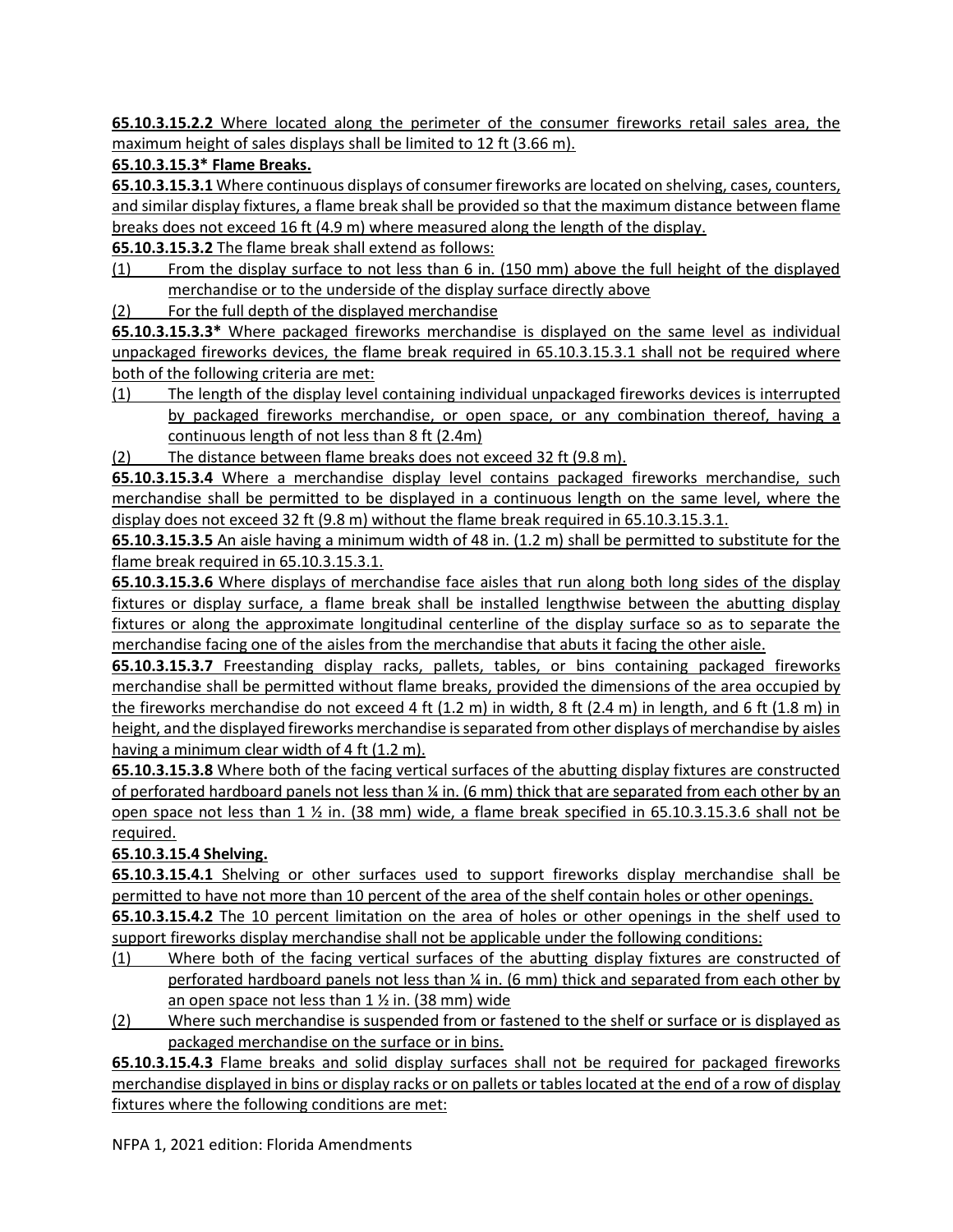- (1) Such end displays are separated from the ends of the display fixtures by an open space not less than 3 in. (76 mm) wide.
- (2) The fireworks merchandise occupies an area having dimensions not greater than the width of the end of the row of display fixtures and a depth not greater than 36 in.
- (3) The minimum required widths of the adjacent aisles are maintained, but in no case is the aisle width less than 48 in. (1.2 m).

## **65.10.3.15.5 Covered Fuses.**

**65.10.3.15.5.1** Only consumer fireworks meeting the criteria for covered fuses as defined in 3.3.81 or as described in 65.10.3.15.5.2 shall be permitted where the retail sales of consumer fireworks are conducted. **65.10.3.15.5.2** A consumer fireworks device shall be considered as having a covered fuse if the fireworks device is contained within a packaged arrangement, container, or wrapper that is arranged and configured such that the fuse of the fireworks device cannot be touched directly by a person handling the fireworks without the person having to puncture or tear the packaging or wrapper, unseal or break open a package or container, or otherwise damage or destroy the packaging material, wrapping, or container within which the fireworks are contained.

**65.10.3.15.6\* Aerial Devices.** Aerial devices shall be packaged and displayed for sale in a manner that will limit travel distance of ejected pyrotechnic components if ignition of the fireworks occurs.

**65.10.3.15.7\* Horizontal Barriers.** Combustible materials and merchandise shall not be stored directly above the consumer fireworks in retail sales displays unless a horizontal barrier is installed directly above the consumer fireworks as prescribed in 7.4.2.2.2.5 of NFPA 430.

**65.10.3.16 Electrical Equipment.** All electrical wiring shall be in accordance with *NFPA 70*.

### **65.10.3.17 Heating Equipment.**

**65.10.3.17.1** Heating units shall be listed and shall be used in accordance with their listing.

**65.10.3.17.2** Temporary heating sources shall have tip-over and temperature-overheat protection.

**65.10.3.17.3** Open-flame and exposed-element heating devices shall be prohibited.

### **65.10.3.18 Portable Generators.**

**65.10.3.18.1** Class II and Class III combustible liquid generator fuel shall be limited to not more than 5 gal (18.9 L).

**65.10.3.18.2** Portable generators shall be permitted to use Class I flammable liquids as fuel, provided the quantity of such fuel is limited to 2 gal (7.6 L).

### **65.10.3.19 Operations.**

**65.10.3.19.1 General.** Means of egress, including but not limited to aisles, doors, and exit discharge, shall be clear at all times when the facility or the building is occupied.

### **65.10.3.19.2 Distances from Entrances and Exits.**

**65.10.3.19.2.1** No consumer fireworks shall be displayed for sale or stored within 5 ft (1.5 m) of any public entrance in an enclosed building or structure.

**65.10.3.19.2.2** No consumer fireworks shall be displayed for sale or stored within 2 ft (0.6 m) of any exit or private entrance in an enclosed building or structure.

### **65.10.3.19.3 Security.**

**65.10.3.19.3.1** CFRS facilities and stores shall be secured when unoccupied and not open for business, unless fireworks are not kept in the facility during such times.

**65.10.3.19.3.2** The fireworks displayed or stored in a CFRS facility or store shall be allowed to be removed and transferred to a temporary storage structure or location.

**65.10.3.19.4** Fireworks shall not be ignited, discharged, or otherwise used within 300 ft (91.5 m) of a CFRS facility or store.

**65.10.3.20 Display and Handling.** Not less than 50 percent of the available floor area within the retail sales are shall be open space that is unoccupied by retail displays and used only for aisles and cross-aisles. **65.10.3.21\* Housekeeping.**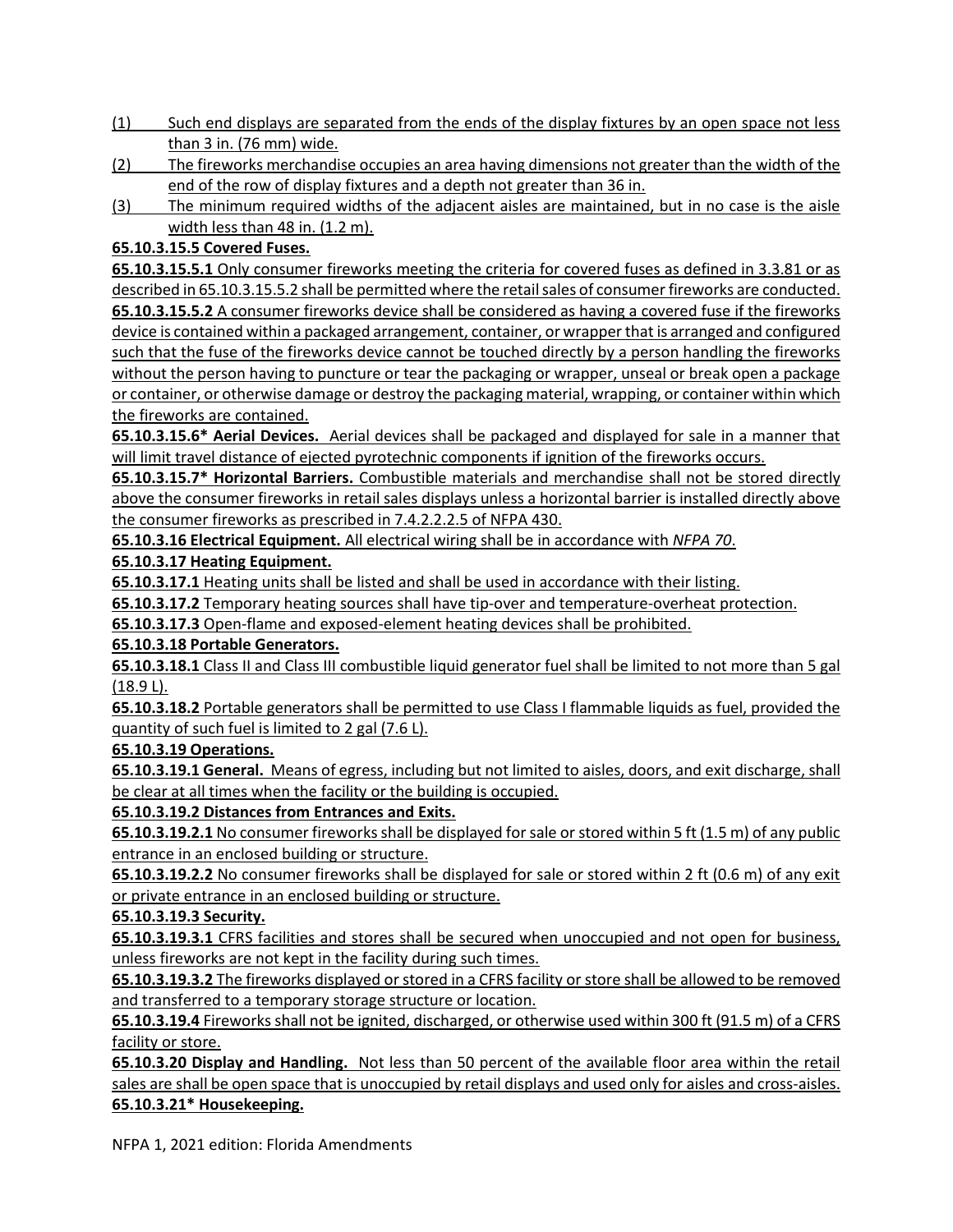**65.10.3.21.1** CFRS areas and storage rooms shall be kept free of accumulations of debris and rubbish.

**65.10.3.21.2** Any loose pyrotechnic composition shall be removed immediately.

**65.10.3.21.3** Vacuum cleaners or other mechanical cleaning devices shall not be used.

**65.10.3.21.4** Brooms, brushes, and dustpans used to sweep up any loose powder or dust shall be made of nonsparking materials.

**65.10.3.21.5** Consumer fireworks devices that are damaged shall be removed and not offered for sale.

**65.10.3.21.6** Damaged consumer fireworks shall be permitted to be returned to the dealer or shall be disposed of according to the manufacturer's instructions.

**65.10.3.22\* Training.** All personnel handling consumer fireworks shall receive safety training related to the performance of their duties.

**65.10.3.23 Under the Influence.** Any person selling consumer fireworks shall not knowingly sell consumer fireworks to any person who is obviously under the influence of alcohol or drugs.

**65.10.3.24 Records.**

**65.10.3.24.1** Records shall be maintained on available inventory on the premise.

**65.10.3.24.2** Records shall be made available to the AHJ upon request.

**65.10.4 Consumer Fireworks Retail Sales (CFRS) Facility Requirements.**

**65.10.4.1 Plan.** Where required, plans for CFRS facilities shall be submitted to the AHJ with the permit application.

**65.10.4.2 Site Plan.** The site plan for tents shall show the location of the tent on the site and indicate the minimum separation distances required by 65.10.4.7.

**65.10.4.3 Construction Materials.** The following construction materials requirements shall apply to new permanent CFRS facilities in jurisdictions that have not adopted a local building code:

- (1) Buildings having an area up to and including 8000 ft<sup>2</sup> (743 m<sup>2</sup>) shall be permitted to be constructed of any approved construction materials.
- (2) Buildings having an area greater than 8000 ft<sup>2</sup> (743 m<sup>2</sup>) shall be constructed in accordance with one of the following:
	- (a) Buildings shall be constructed of noncombustible or limited-combustible materials.
		- (b) Buildings with exterior walls having a fire resistance rating of not less than 2 hours shall be permitted to have the roof decking and its supporting structure and interior partitions constructed of combustible materials.
- (3) Roof coverings for any building shall have a minimum rating of Class C as determined in accordance with NFPA 256, *Standard Methods of Fire Tests of Roof Coverings.*

## **65.10.4.4 Multiple-Tenant Buildings.**

**65.10.4.4.1** Where new CFRS facilities are located in a building containing other tenants, the CFRS facility shall be separated from the other tenants by fire barriers having no openings and a fire resistance rating of not less than 2 hours.

**65.10.4.4.2** Where the new CFRS facility is protected per Section 13.3 and NFPA 13, the fire resistance rating of the fire barrier required by 65.10.4.4.1 shall be permitted to be not less than 1 hour.

**65.10.4.4.3** Any penetrations of the fire barrier shall be protected in accordance with NFPA *101*.

## **65.10.4.5 Fire Protection.**

**65.10.4.5.1 Automatic Sprinkler System Alarm.** Any waterflow alarm device shall be arranged to activate audible and visual alarms throughout the CFRS facility in accordance with Section 13.7 and NFPA *72*.

**65.10.4.5.2 Portable Fire Extinguishers.** Portable fire extinguishers for temporary CFRS facilities shall be installed and located so that the maximum distance of travel required to reach an extinguisher from any point does not exceed 35 ft (10.6 m).

**65.10.4.5.3 Public Notification.** In permanent CFRS facilities greater than 3000 ft² (278.6 m²) in area, a public address system or a means for manually activating audible and visible alarm indicating devices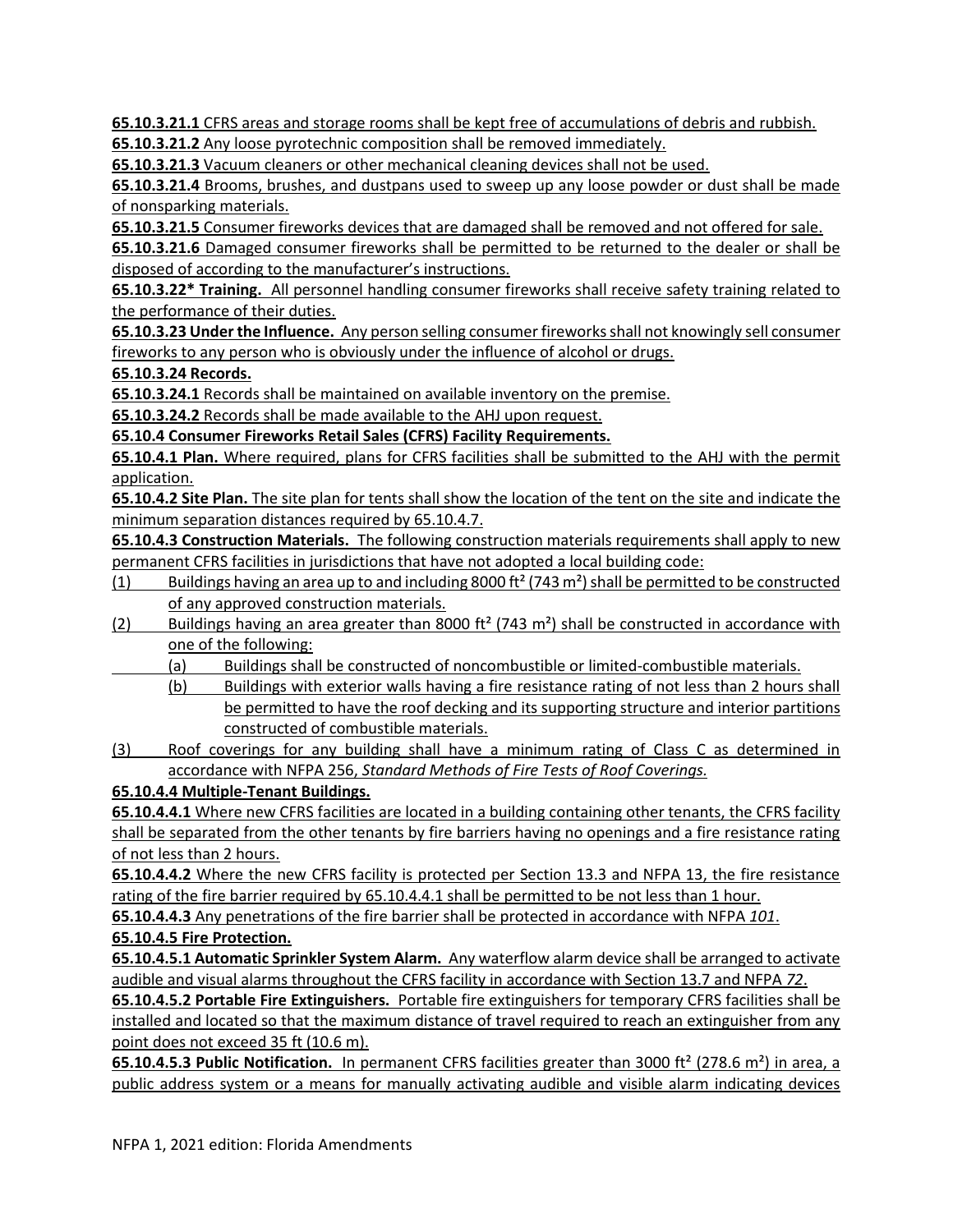located throughout the facility in accordance with Section 13.7 and NFPA *72* shall be provided at a constantly attended location when the CFRS facility is occupied.

**65.10.4.6 Site Requirements.**

**65.10.4.6.1 Clearance to Combustibles.** The area located within 30 ft (9 m) of a CFRS facility shall be kept free of accumulated dry grass, dry brush, and combustible debris.

**65.10.4.6.2 Parking.** No motor vehicle or trailer used for the storage of consumer fireworks shall be parked within 10 ft (3 m) of a CFRS facility, except when delivering, loading, or unloading fireworks or other merchandise and materials used, stored, or displayed for sale in the facility.

**65.10.4.6.3 Fireworks Discharge.** At least one sign that reads as follows, in letters at least 4 in. (102 mm) high on a contrasting background, shall be conspicuously posted on the exterior of each side of the CFRS facility:

#### NO FIREWORKS DISCHARGE WITHIN 300 FEET

**65.10.4.7 Separation Distances.**

**65.10.4.7.1 Permanent Facilities.**

**65.10.4.7.1.1 New Facilities.** New permanent consumer fireworks retail sales facilities shall be separated from adjacent buildings and structures in accordance with Table 65.10.4.7.1.1.

TABLE 65.10.4.7.1.1 Separation Distances Between New Permanent Buildings and Structures

|           | <b>Separation Distances</b>             | <b>Exterior Wall</b>              | <b>Exterior Wall</b>                 |  |  |
|-----------|-----------------------------------------|-----------------------------------|--------------------------------------|--|--|
| ft        | m                                       | Fire<br>Resistance<br>Rating (hr) | Opening<br>Protection<br>Rating (hr) |  |  |
| < 10      | <3.05                                   |                                   | 1½                                   |  |  |
|           | $\geq 10$ to < 60 $\geq 3.05$ to < 18.3 |                                   | 玷                                    |  |  |
| $\geq 60$ | $\geq$ 18.3                             | o                                 | 0                                    |  |  |

[1124: Table 7.4.7.1.1]

**65.10.4.7.1.2 Existing Facilities.** Existing permanent CFRS facilities shall be separated from adjacent permanent buildings and structures by not less than 10 ft (3.05 m) or shall be separated by a wall with a 1-hour fire resistance rating.

**65.10.4.7.2 Temporary Facilities.** Temporary CFRS facilities shall be located as specified in Table 65.10.4.7.2.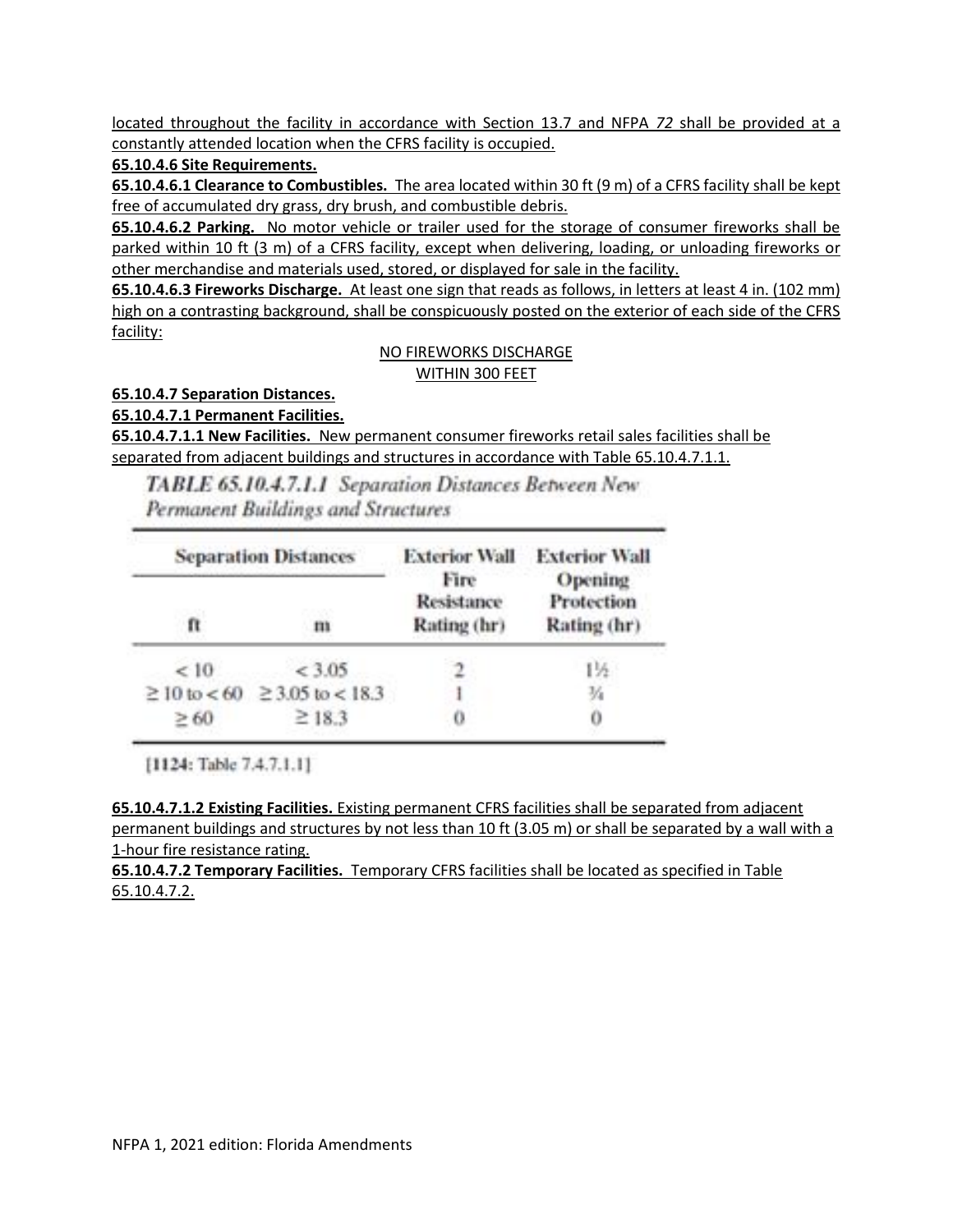|                                           | <b>Buildings</b> |            | Combustibles <sup>®</sup> |             | Tents <sup>b</sup> | <b>Vehicle Parking</b> |          | <b>Stands</b> <sup>e</sup> |                      | <b>Storage of</b><br><b>Consumer</b><br><b>Fireworks</b> |          |            |
|-------------------------------------------|------------------|------------|---------------------------|-------------|--------------------|------------------------|----------|----------------------------|----------------------|----------------------------------------------------------|----------|------------|
|                                           | ft               | m          | ft                        | m           | ft                 | m                      | ft       | m                          | ft                   | m                                                        | ft       | m          |
| Tents <sup>b</sup><br>Stands <sup>e</sup> | 20<br>20         | 6.1<br>6.1 | 20<br>10                  | 6.1<br>3.05 | 20<br>20           | 6.1<br>6.1             | 10<br>10 | 3.05<br>3.05               | 20<br>5 <sup>d</sup> | 6.1<br>$1.5^{d}$                                         | 20<br>20 | 6.1<br>6.1 |

TABLE 65.10.4.7.2 Temporary CFRS Facilities - Minimum Separation Distances

<sup>1</sup> The required clearances to combustibles shall also comply with 65.10.4.6.1.

<sup>b</sup> Tents refers to temporary retail sales of consumer fireworks in tents, canopies, and membrane structures.

<sup>e</sup> Stands refers to temporary CFRS stands.

<sup>d</sup> Where stands are separated from each other by less than 20 ft (6.1 m), the aggregate area of such stands shall not exceed 800 ft<sup>2</sup> (74 m<sup>2</sup>). [1124: Table 7.4.7.2]

#### **65.10.4.8 Means of Egress.**

#### **65.10.4.8.1 General.**

**65.10.4.8.1.1** Means of egress in CFRS facilities shall comply with the applicable requirements of Chapter 14 and NFPA *101*, as modified by 65.10.3.14 and 65.10.4.8.

**65.10.4.8.1.2\*** Means of egress in tents and membrane structures used for retail sales of consumer fireworks shall also comply with NFPA 102, as modified by 65.10.3.14 and 65.10.4.8.

**65.10.4.8.2** The evacuation plan shall be posted in a conspicuous location that is accessible to the public as well as to persons employed or otherwise working in the CFRS facility.

**65.10.4.8.3** Exit signs shall not be required to be illuminated in tents that are not open for business after dusk.

**65.10.4.8.4** Emergency lighting shall not be required in tents that are not open for business after dusk. **65.10.4.8.5** Exit openings from tents shall have a clear opening width of not less than 44 in. (1100 mm). **65.10.4.9 Source of Ignition.**

**65.10.4.9.1 Temporary Electrical Equipment.** Battery-powered equipment, electrical equipment, and electrical cords that are used in conjunction with a CFRS facility area shall be listed and shall be used in accordance with their listing.

**65.10.4.9.1.1** Temporary wiring installed in a temporary structure, including tents and canopies, shall comply with *NFPA 70*.

**65.10.4.9.1.2** Where temporary electrical conductors are placed on top of an outdoor surface to connect the permanent power source to the temporary CFRS facility's temporary electrical system, the conductors shall be provided with physical protection against damage caused by pedestrian or vehicular traffic.

#### **65.10.4.9.2 Portable Generators.**

**65.10.4.9.2.1** Portable generators supplying power to CFRS facilities shall use only Class II or Class III combustible liquid fuels.

**65.10.4.9.2.2** Portable generators shall be located not less than 20 ft (6.1 m) from the CFRS facility. **65.10.4.9.2.3** Generator fuels shall not be stored less than 20 ft (6.1 m) from the CFRS facility.

**65.10.4.9.2.4\*** Where the generator fuel storage is located not less than 50 ft (15.2 m) from the CFRS facility, the quantity of such fuel shall not be limited by 65.10.3.18.

#### **65.10.4.9.3 Cooking Equipment.**

**65.10.4.9.3.1** Cooking equipment of any type shall not be permitted within 20 ft (6.1 m) of tents, canopies, or membrane structures used for the storage or sale of consumer fireworks.

**65.10.4.9.3.2** Open flame cooking equipment of any type shall not be allowed within 50 ft (15.2 m) of tents, canopies, or membrane structures used for the storage or sale of consumer fireworks.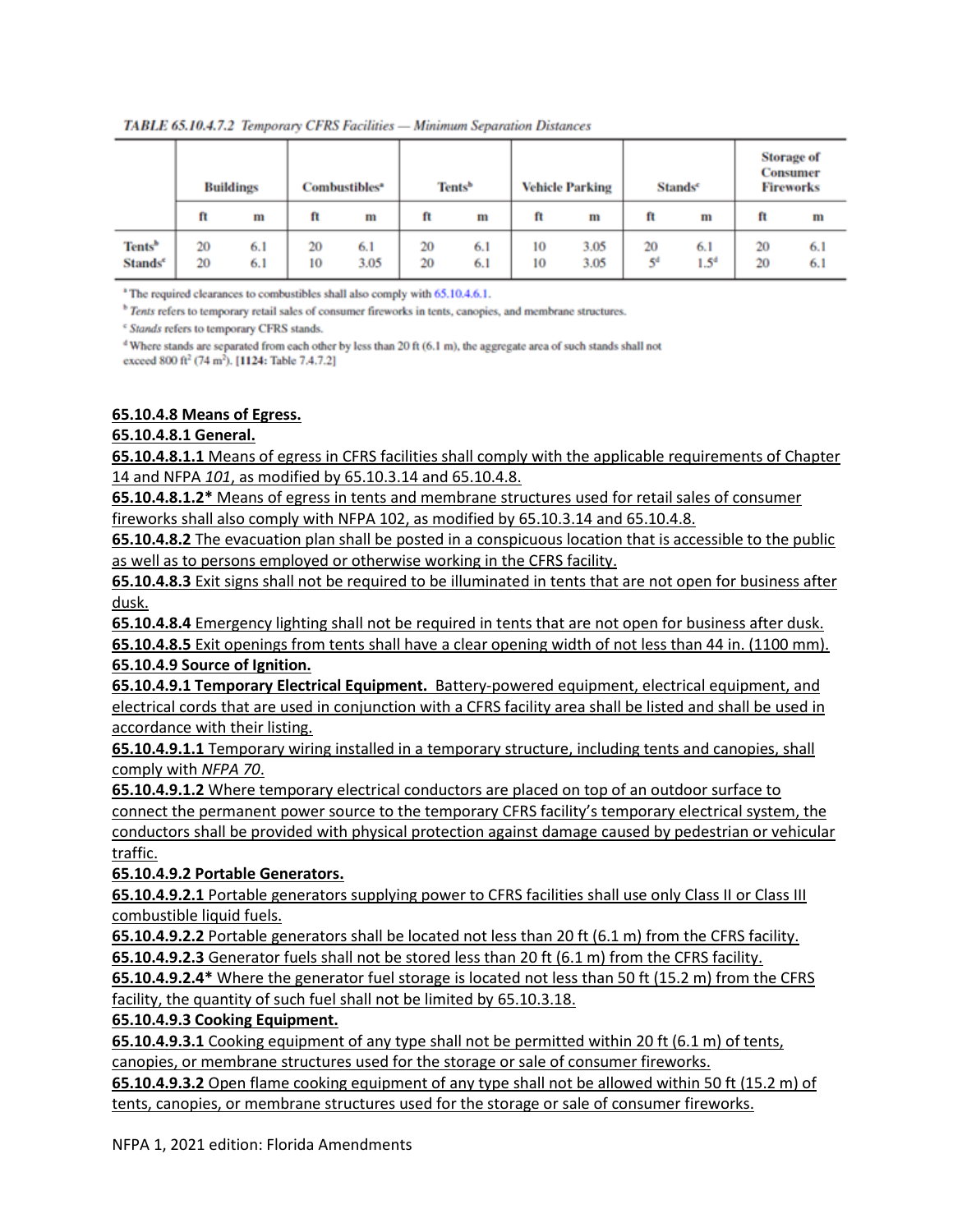**65.10.4.10 Quantity Limitations.** The floor area occupied by the retail displays of consumer fireworks in permanent CFRS facilities shall not exceed 40 percent of the available floor area within the retail sales area.

**65.10.4.11 Flame Breaks.** In CFRS facilities, the longitudinal flame break required in 65.10.3.15.3.6 shall not be required where the display fixture or surface is adjacent to an aisle that is not used for public egress.

**65.10.5 Stores.**

**65.10.5.1 General.**

**65.10.5.1.1\*** For the purpose of this chapter, stores in which retail sales of consumer fireworks are conducted shall not be considered CFRS facilities as defined in 3.3.72 where both of the following conditions exist:

- (1) The area of the retail sales floor occupied by the retail displays of consumer fireworks does not exceed 25 percent of the area of the retail sales floor in the building or 600 ft<sup>2</sup> (55.5 m<sup>2</sup>), whichever is less.
- (2) The consumer fireworks are displayed and sold in a manner approved by the AHJ and comply with the applicable provisions of this code, federal and state law, and local ordinances.

**65.10.5.1.2** Consumer fireworks displayed for sale in stores shall comply with the following:

- (1) Such fireworks shall be under the visual supervision of a store employee or other responsible party while the store is open to the public.
- (2) Such fireworks shall be packaged fireworks merchandise.
- (3)\* Such fireworks shall be packaged and displayed for sale in a manner that will limit travel distance of ejected pyrotechnical components if ignition of the fireworks occurs.
- (4) Where consumer fireworks meeting the descriptions of C.3.1.2 or C.3.1.3 of NFPA 1124 for aerial devices and audible ground devices, respectively, are sold, such devices shall be displayed for sale in an area of the store that is physically separated from the rest of the store in a manner that restricts the entry by the public, and the area of the store shall be provided with not less than two means of egress, so located that there is no common path of travel and the distance to reach an egress point from the area does not exceed 35 ft (10.7 m).

**65.10.5.2 Egress.** Means of egress in stores shall comply with Chapter 14 and NFPA *101*, unless otherwise specified in 65.10.3.14.

**65.10.5.3 Storage Rooms.** Storage rooms containing consumer fireworks in a new permanent store shall be protected with an automatic sprinkler system installed in accordance with Section 13.3 and NFPA 13 or separated from the retail sales area by a fire barrier having a fire resistance rating of not less than 1 hour.

**65.10.5.3.1** Door and window openings in the fire barrier wall shall be protected by self-closing fire doors or fixed fire windows having a fire protection rating of not less than 1 hour and shall be installed in accordance with Section 12.4 and NFPA 80.

**65.10.5.3.2** Any other openings or penetrations in the fire barrier wall shall be protected in accordance with NFPA *101*.

**65.10.5.4 Alarm Notification.** In Class B stores, a public address system or a means for manually activating audible and visible alarm indicating devices located throughout the facility in accordance with Section 13.7 and *NFPA 72* shall be provided at a constantly attended location when the store is occupied.

**65.10.5.5** Flame breaks shall be allowed to be omitted in stores protected throughout with an automatic sprinkler system installed in accordance with Section 13.3 and NFPA 13.

## **65.10.6 Stands.**

**65.10.6.1 Site Plan.** The site plan for stands shall show the location of the stand on the site and indicate the minimum separation distances required by 65.10.4.7.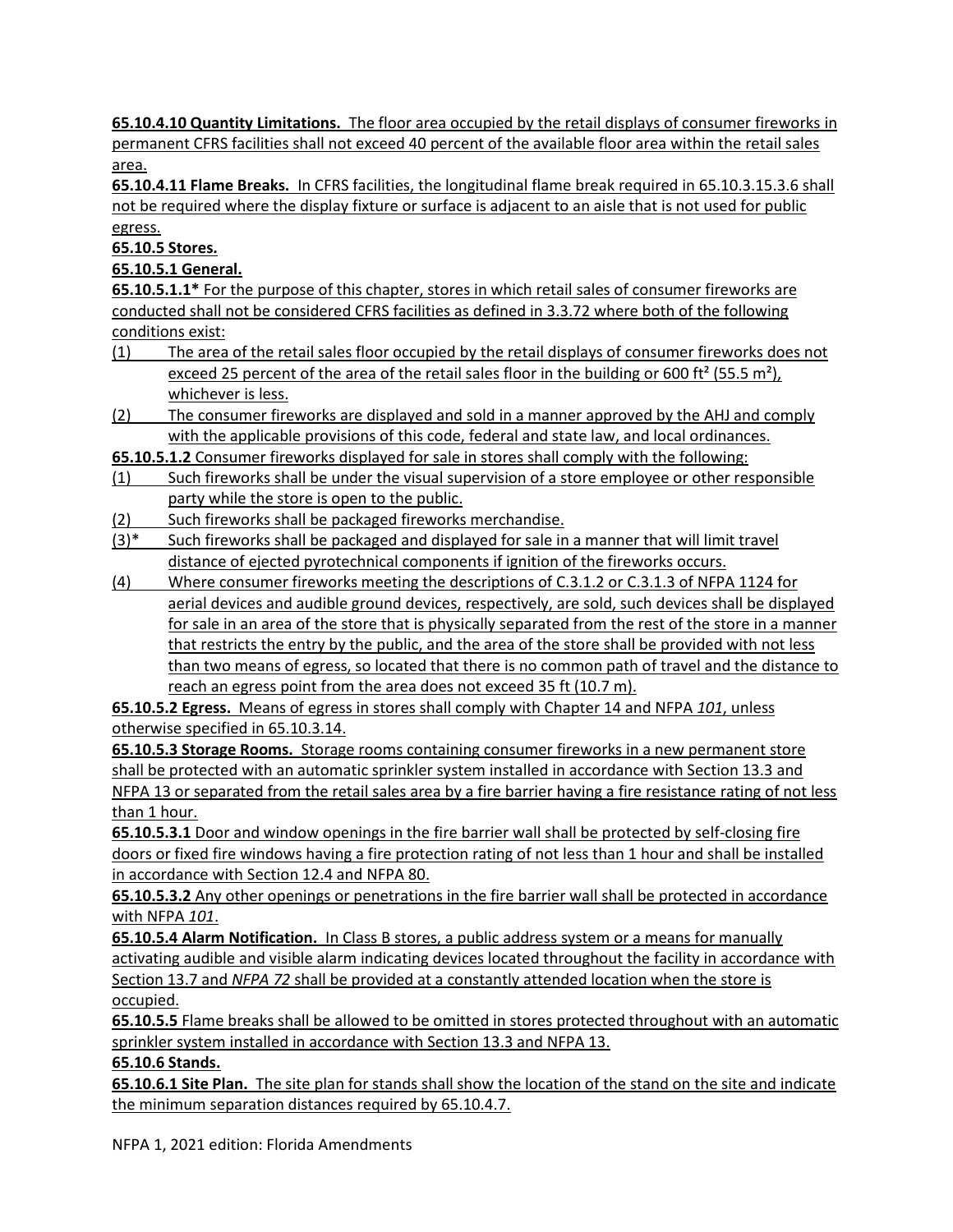**65.10.6.2 Temporary Stands.**

**65.10.6.2.1 Portable Fire Extinguisher.** Temporary CFRS stands of less than 200 ft² (18.6 m²) shall be required to have only one portable fire extinguisher.

**65.10.6.2.2 Fire Safety and Evacuation Plan.** An approved fire safety and evacuation plan shall not be required for temporary CFRS stands.

**65.10.6.2.3 Means of Egress.**

**65.10.6.2.3.1** Retail sales areas within temporary CFRS stands shall have a minimum of two exits.

**65.10.6.2.3.2** Exits provided for temporary fireworks retail sales stands shall be located such that the maximum egress travel distance as measured from the most remote point to an exit along the natural and unobstructed path of egress travel does not exceed 35 ft (10.6 m).

**65.10.6.2.3.3** Customers shall not be permitted inside a temporary CFRS stand unless it complies with the means of egress requirements in 65.10.3.14.

**65.10.6.2.3.4** Exit signs shall not be required to be illuminated in stands that are not open for business after dusk, or in temporary CFRS stands where the interior is not accessible to the public.

**65.10.6.2.3.5** Emergency lighting shall not be required in stands that are not open for business after dusk or for temporary CFRS stands where the interior is not accessible to the public.

**65.10.6.3 Minimum Separation Distances.** Temporary CFRS stands shall be separated from adjacent buildings and structures in accordance with Table 65.10.4.7.2.

**65.10.6.4 Stands Not Open to the Public.**

**65.10.6.4.1 Minimum Clear Width of Aisles.** In temporary CFRS stands where the interior is not accessible to the public, the minimum clear width of the aisle shall be permitted to be not less than 28 in. (710 mm).

**65.10.6.4.2 Egress Doors.**

**65.10.6.4.2.1** Egress doors provided for temporary CFRS stands where the interior is not accessible to the public shall be permitted to be not less than 28 in. (710 mm) in width.

**65.10.6.4.2.2** For temporary CFRS stands where the interior is not accessible to the public, latching devices on doors shall be permitted without panic hardware.

**65.10.6.4.3 Storage.** In temporary CFRS stands where the interior is not accessible to the public, the maximum height of sales displays shall be limited to 8 ft (2.44 m).

**65.10.6.4.4 Flame Breaks**.Temporary CFRS stands where the interior is not accessible to the public shall not be required comply with 65.10.3.15.3.

**65.10.6.4.5 Covered Fuses.** Individual consumer fireworks items displayed for sale in temporary CFRS stands where the interior is not accessible to the public shall not be required to have covered fuses.

**65.10.6.4.6 Sales Display.** The following shall apply to the sales display of consumer fireworks in temporary CFRS stands that do not allow access to the interior of the stand by the public:

- (1) Consumer fireworks shall be displayed in a manner that prevents the fireworks from being handled by persons other than those operating, supervising, or working in the temporary CFRS stand.
- (2) The handling requirements of 65.10.6.4.6(1) shall not apply to packaged assortments, boxes, or similarly packaged containers of one or more items, regardless of type.

## **FL specific Annex sections:**

#### **3.3.309\* Consumer Fireworks Retail Sales (CFRS) Stand.** A temporary or permanent building or structure that has a floor area not greater than 800 ft<sup>2</sup> (74 m<sup>2</sup>), other than tents, canopies, or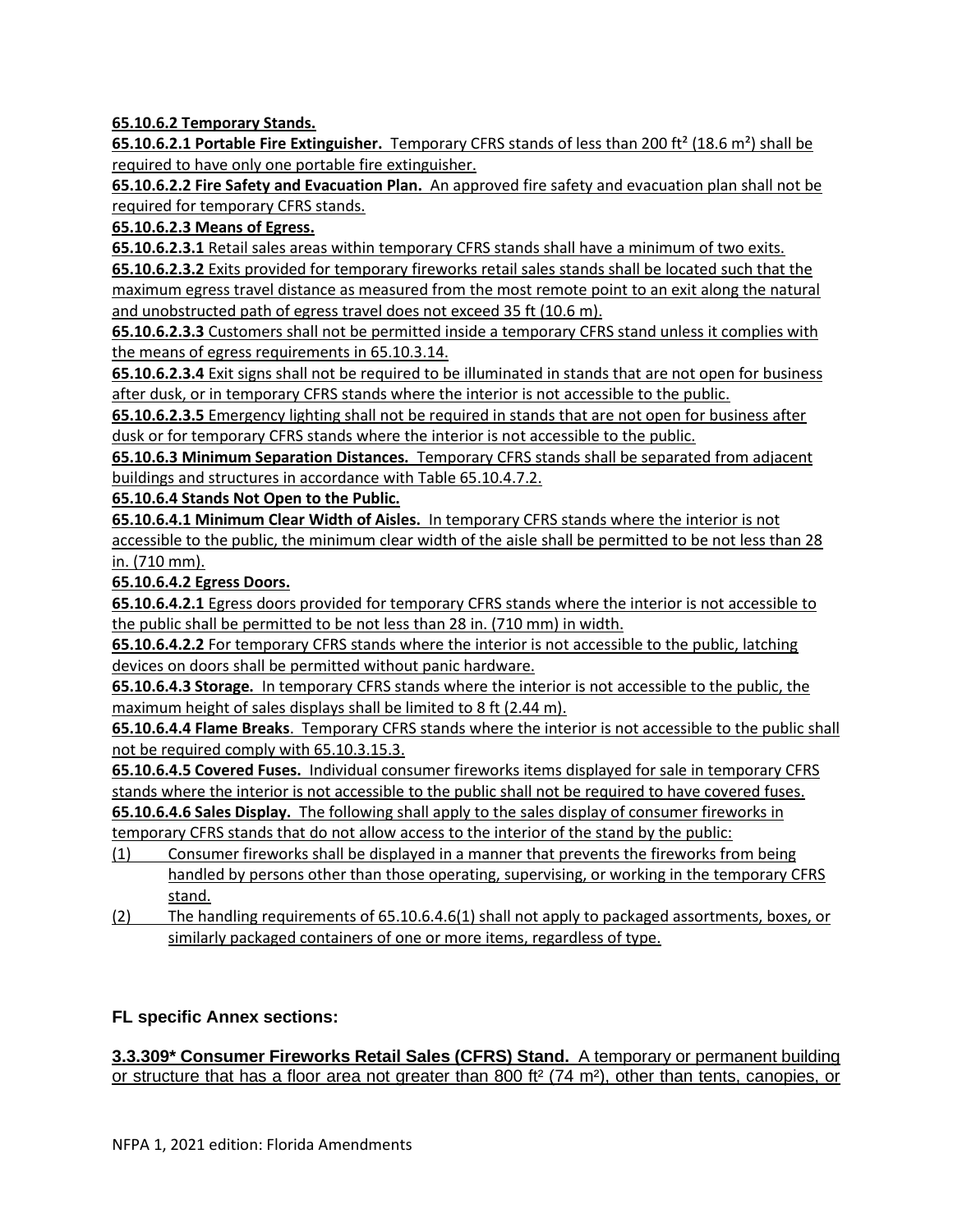membrane structures, that is used primarily for the retail display and sale of consumer fireworks to the public.

**3.3.310\* Fireworks.** Any composition or device for the purpose of producing a visible or an audible effect for entertainment purposes by combustion, deflagration, or detonation, and that meets the definition of *Consumer Fireworks or Display Fireworks as set forth in this Code.*

**3.3.310.1\* Consumer Fireworks.** Small fireworks devices containing restricted amounts of pyrotechnic composition, designed primarily to produce visible or audible effects by combustion, that comply with the construction, chemical composition, and labeling regulations of the U.S. Consumer Product Safety Commission (CPSC), as set forth in CPSC 16 CFR 1500 and 1507, 49 CFR 172, and APA Standard 87-1, *Standard for the Construction and Approval for Transportation of Fireworks, Novelties, and Theatrical Pyrotechnics*.

**3.3.310.2\* Display Fireworks.** Large fireworks devices that are explosive materials intended for use in fireworks displays and designed to produce visible or audible effects by combustion, deflagration, or detonation, as set forth in CPSC 16 CFR 1500 and 1507, 49 CFR 172, and APA Standard 87-1, *Standard for the Construction and Approval for Transportation of Fireworks, Novelties, and Theatrical Pyrotechnics*.

**3.3.311\* Covered Fuses.** A fuse or designed point of ignition that is protected against accidental ignition by contact with a spark, smoldering items, or small open flame.

3.3.312\* **Packaged Fireworks Merchandise.** A consumer fireworks device or group of consumer fireworks devices that has been packaged within an unperforated container or packaging material by the manufacturer, distributor, or seller for retail display and sale as a unit.

**A.3.3.309 Consumer Fireworks Retail Sales (CFRS) Stand.** Stands can include, but are not limited to, small buildings, plywood or sheet metal structures, manufactured buildings, semitrailers, trailers, shipping containers, or similar structures or facilities.

**A.3.3.310 Fireworks.** Toy caps for use in toy pistols, toy canes, toy guns, and novelties and trick noisemakers are not considered to be fireworks (*see Annex C of NFPA 1124*). The regulations referred to limit the explosive content of each toy cap to not more than an average of 0.25 gr (16.2 mg). Also, each package containing such caps has to be labeled to indicate the maximum explosive content per cap. For information on the use of model rockets and model rocket motors, see NFPA 1122. For information on the use of high power rockets and high power rocket motors, see NFPA 1127. Model rockets, model rocket motors, high power rockets, and high power rocket motors designed, sold, and used for the purpose propelling recoverable aero models are not considered to be fireworks.

**A.3.3.310.1 Consumer Fireworks.** Consumer fireworks are normally classified as Explosives, 1.4 G and described as Fireworks, UN 0336 by the U.S. Department of Transportation (U.S. DOT) (*see Annex C of NFPA 1124*). Some small devices designed to produce audible effects are included, such as whistling devices, ground devices containing 0.8 gr (50 mg) of less of explosive composition (salute powder), and aerial devices containing 2 gr (130 mg) or less of explosive composition (salute powder) per explosive unit. Consumer fireworks that comply with the construction, chemical composition, and labeling regulations of the U.S. DOT for fireworks, 49 CFR 172, and the U.S. Consumer Product Safety Commission (CPSC) as set forth in CPSC 16 CFR 1500 and 1507, are not considered to be explosive materials for purposes of this *Code*.

**A.3.3.310.2 Display Fireworks.** Display fireworks are described as Fireworks, UN0335 and are classed as Explosives, 1.3G by the U.S. Department of Transportation (U.S. DOT). (*See Annex C of NFPA 1124*.)

Display fireworks include, but are not limited to, the following:

(1) Salutes or firecrackers containing more than 2 gr (130 mg) of explosive composition (salute powder)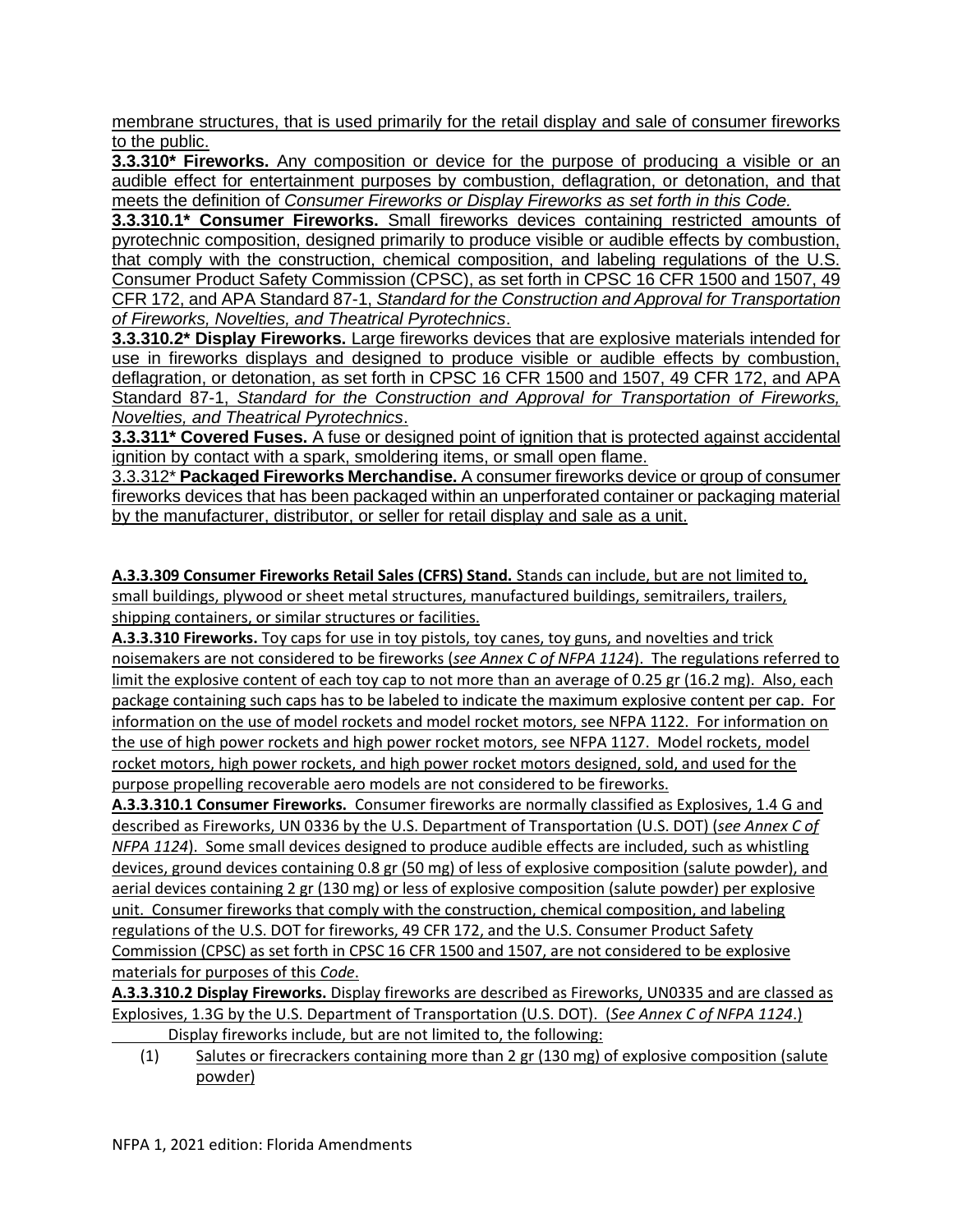- (2) Aerial shells containing more than 2.1 oz  $(60 g)$  of total pyrotechnic and explosive composition
- (3) Other display pieces that exceed the limits for classification as consumer fireworks

Such fireworks are also described as fireworks, 49 CFR 172 by the U.S. DOT.

**A.3.3.311 Covered Fuses.** The purpose of the covered fuse it to minimize the accidental ignition of fireworks in a retail display by a lighted cigarette or a match, a cigarette lighter, or similar small open flame, as well as to reduce the potential for the rapid involvement of fireworks in, and the subsequent acceleration of, a fire originating within the retail display of consumer fireworks.

Protection of the fuse can be provided by means of tape covering the exposed (ignitable) end of a safety fuse or by covering the fuse or the entire fireworks device or group of fireworks devices with paper, plastic, cardboard, paperboard, or similar or equivalent materials.

Examples of covered fuses of fireworks devices include those contained within packaged assortments, multi-item packages, and similar retail merchandise arrangements that are displayed within unopened and unperforated containers so that they are not exposed to view, or they are covered with, or are contained within, plastic wrap, paper, paperboard, cardboard, or other types of wrapping or packaging materials designed to prevent the fuses from coming into direct contact with an ignition source.

**A.3.312 Packaged Fireworks Merchandise.** Packaged fireworks merchandise is generally fireworks items or groups of fireworks items that have been packaged by the manufacturer or distributor before they are offered for sale to the consumer. The packaging arrangement completely encapsulates the fireworks item or items within paperboard, cardboard, plastic wrap, or similar materials or combinations of materials. Such encapsulations ensures that a person must puncture, tear, unseal, or break open the package or otherwise damage or destroy the packaging materials in order to gain access to, and directly handle, each individual fireworks item to expose its fuse.

**A.65.10.1** The content of Section 65.10 has been extensively reorganized in order to provide all the requirements for a specific facility or store type to appear in one section. To facilitate use of this section for those familiar with the 2003 *Code*, aA guide to this reorganization has been provided in Annex H of NFPA 1124.

**A.65.10.1.1** To assist the user of this *Code* in determining whether a CFRS facility or store is new or existing for the purpose of applying this *Code,* Table A.65.10.1.1 has been provided.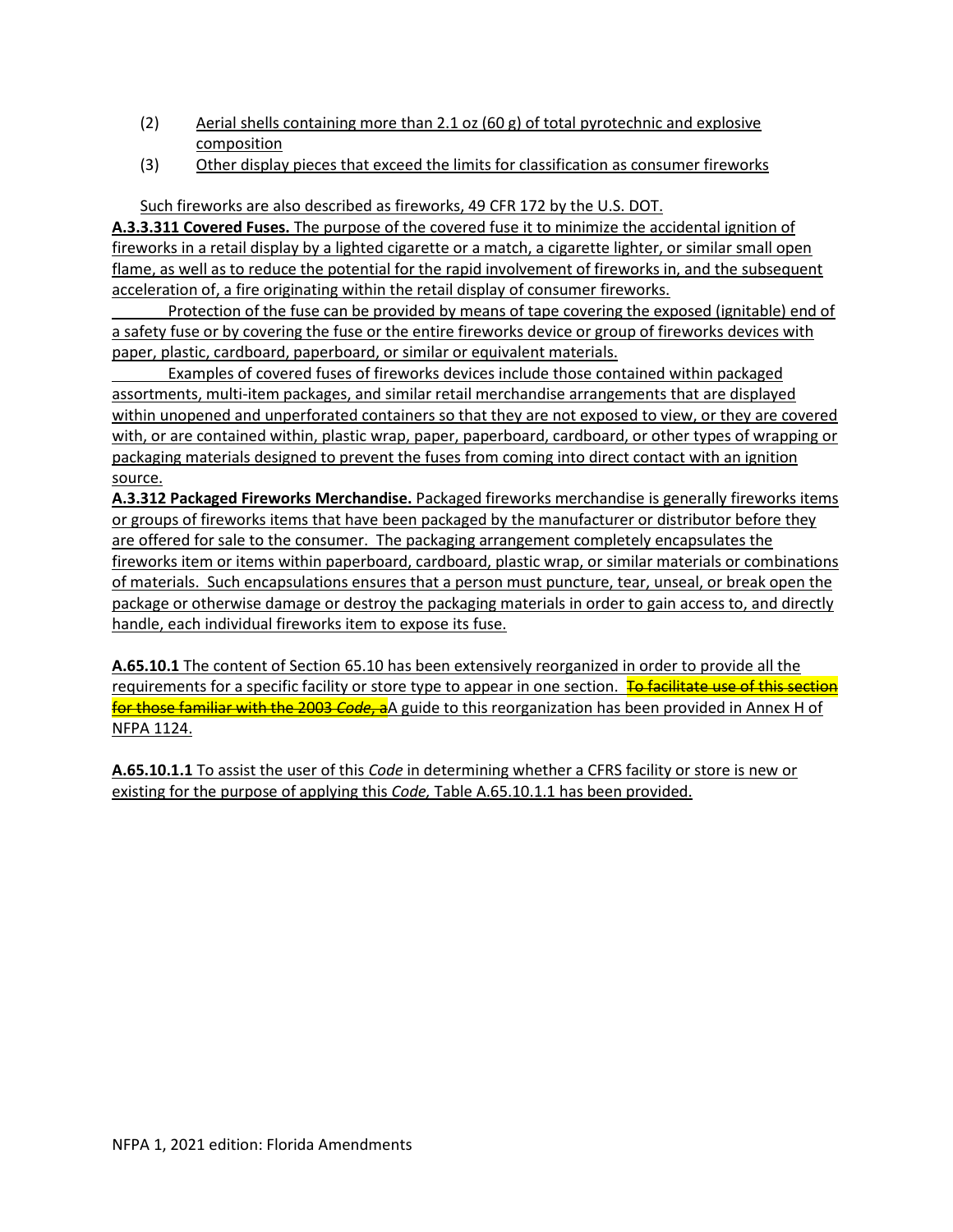| <b>Venue Type</b>                                        | <b>Application</b> |
|----------------------------------------------------------|--------------------|
| Temporary stand - seasonal                               | New                |
| Temporary tent - seasonal                                | New                |
| Temporary facility - seasonal                            | New                |
| Temporary stores (including bulk retail)<br>$-$ seasonal | New                |
| Permanent stand*                                         |                    |
| - Year round                                             | Existing           |
| $-$ Seasonal                                             | Existing           |
| Permanent stand <sup>†</sup>                             |                    |
| - Year round                                             | New                |
| $-$ Seasonal                                             | New                |
| Permanent tent*                                          |                    |
| - Year round                                             | Existing           |
| $-$ Seasonal                                             | Existing           |
| Permanent tent <sup>†</sup>                              |                    |
| - Year round                                             | <b>New</b>         |
| - Seasonal                                               | <b>New</b>         |
| Permanent CFRS facility*                                 |                    |
| - Year round                                             | Existing           |
| - Seasonal                                               | Existing           |
| Permanent CFRS facility <sup>†</sup>                     |                    |
| - Year round                                             | <b>New</b>         |
| $-$ Seasonal                                             | New                |
| Permanent store*                                         |                    |
| - Year round                                             | Existing           |
| $-$ Seasonal                                             | Existing           |
| Permanent store <sup>†</sup>                             |                    |
| - Year round                                             | New                |
| $-$ Seasonal                                             | New                |

TABLE A.65.10.1.1 Applicability of Section 65.10 to New and Existing CFRS Facilities and Stores

Note: Change in display or exit layout can require new permit based on local requirements.

Sales conducted within 1 year prior to the effective date.

<sup>†</sup> Sales not conducted within 1 year prior to the effective date.

CFRS facility - consumer fireworks retail sales facility

[1124: Table A.7.1.1]

**A.65.10.2.2** This requirement is not intended to preclude the retail sales of consumer fireworks in occupancies that might be classified as Group H High Hazard (Hazardous) by a building code.

**A.65.10.3.2** Specific information and requirements for permits can be found in Section 1.12 for those jurisdictions that have not adopted a building code or fire code.

**A.65.10.3.4** See A.6.6 of NFPA 1124.

**A.65.10.3.13** Fire safety and evacuation plans should be prepared by the owner or operator of the consumer fireworks retail sales facility or store in consultation with the AHJ.

**A.65.10.3.14.3.2** The purpose of 65.10.3.14.3.1.1 is to ensure that a readily available path of travel is provided to reach the required exits and that such travel can occur under emergency conditions without significant impedance by the aisle arrangement. In fact, cross-aisles are required to facilitate access to alternate aisle system in a CFRS facility is shown in Figure A.65.10.3.14.3.2.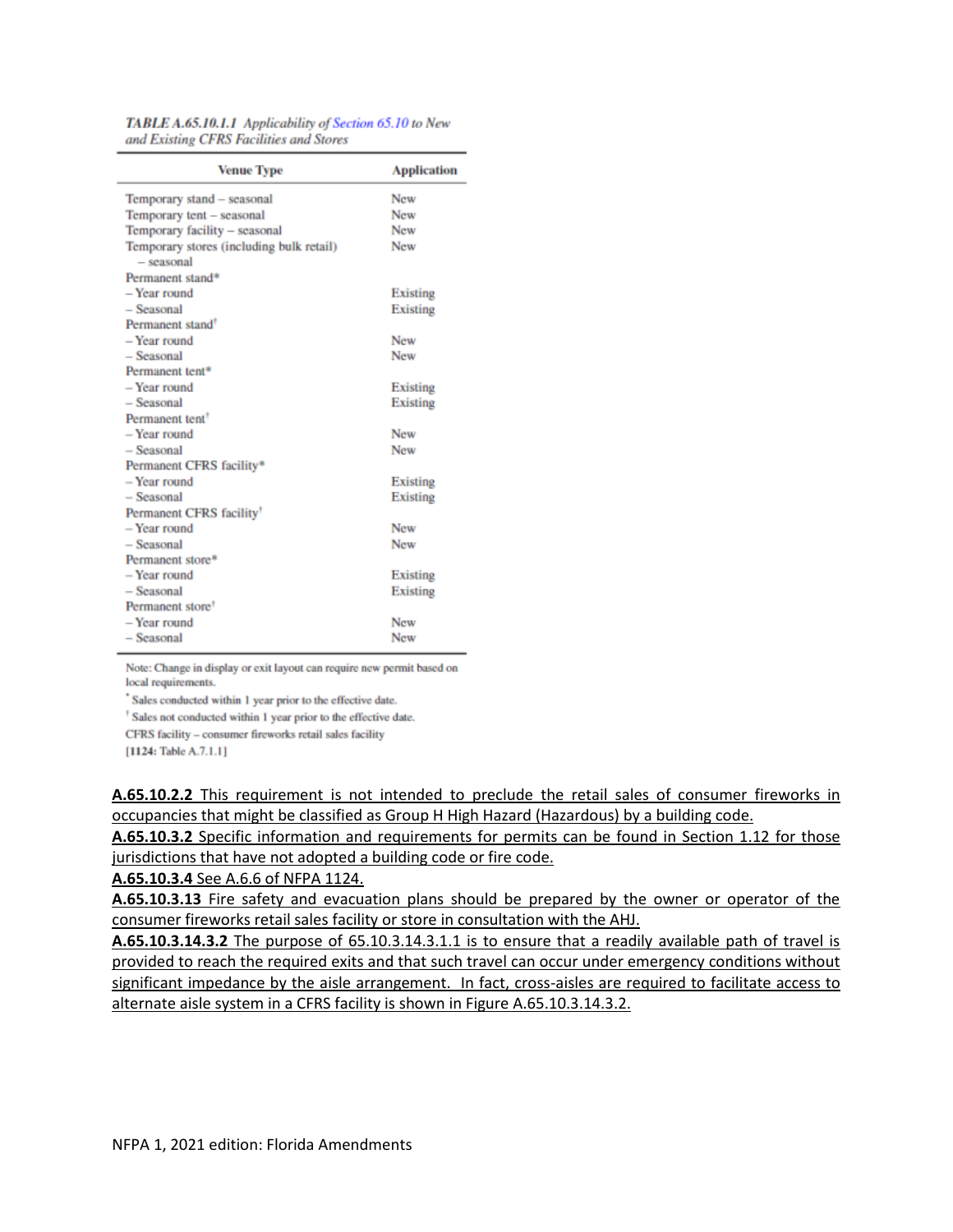

FIGURE A.65,10.3.14.3.2 Typical Design for Exit Access Aisle System in CFRS Facility, [1124: Figure A.7.3.14.3.2]

**A.65.10.3.15** Consumer fireworks sealed in packaging meeting U.S. DOT standards for shipping would not be considered to be on display.

**A.65.10.3.15.2** The ability to view the entire retail sales area is important for several reasons. For employees, such visibility allows easier supervision of the customers and helps to minimize the possibility of malicious mischief, such as the willful setting of fires in the fireworks merchandise displays. It also allows employees to quickly observe and respond to an incipient fire condition. Response might include the following:

(1) Evacuation of the occupants

(2) Notification of the local fire department

(3) Initiation of a fire attack using the fire extinguishers in the facility, provided that the fire is still small enough

For the customers, such visibility allows them also to quickly see a developing fire condition and react accordingly. Exits and their corresponding paths of travel are more easily observed, thus minimizing panic and facilitating evacuation in a timely manner. Full visibility can be easily achieved by keeping the height of displays and displayed merchandise within the retail sales area below adult eye level. Where displays located around the perimeter of the retail sales are do not impact the ability to view the area, it is not necessary to limit their height. However, if it is desirable to have higher displays of merchandise within the retail sales area, equivalent means of achieving full visibility should be employed, such as the use of unobstructed surveillance mirrors strategically located throughout the sales area or the addition of more employees who can walk the sales floor and monitor the customers.

**A.65.10.3.15.3** Flame breaks can be constructed of any of the following:

#### (1) Sheet steel

(2) Sheet aluminum not less than 0.010 in. (0.25 mm) thick

(3) Hardboard not less than 1/8 in. (3 mm) thick

(4) Gypsum board not less than 3/8 in. (10 mm) thick

(5) Wood panels not less than 1/8 in. (3 mm) thick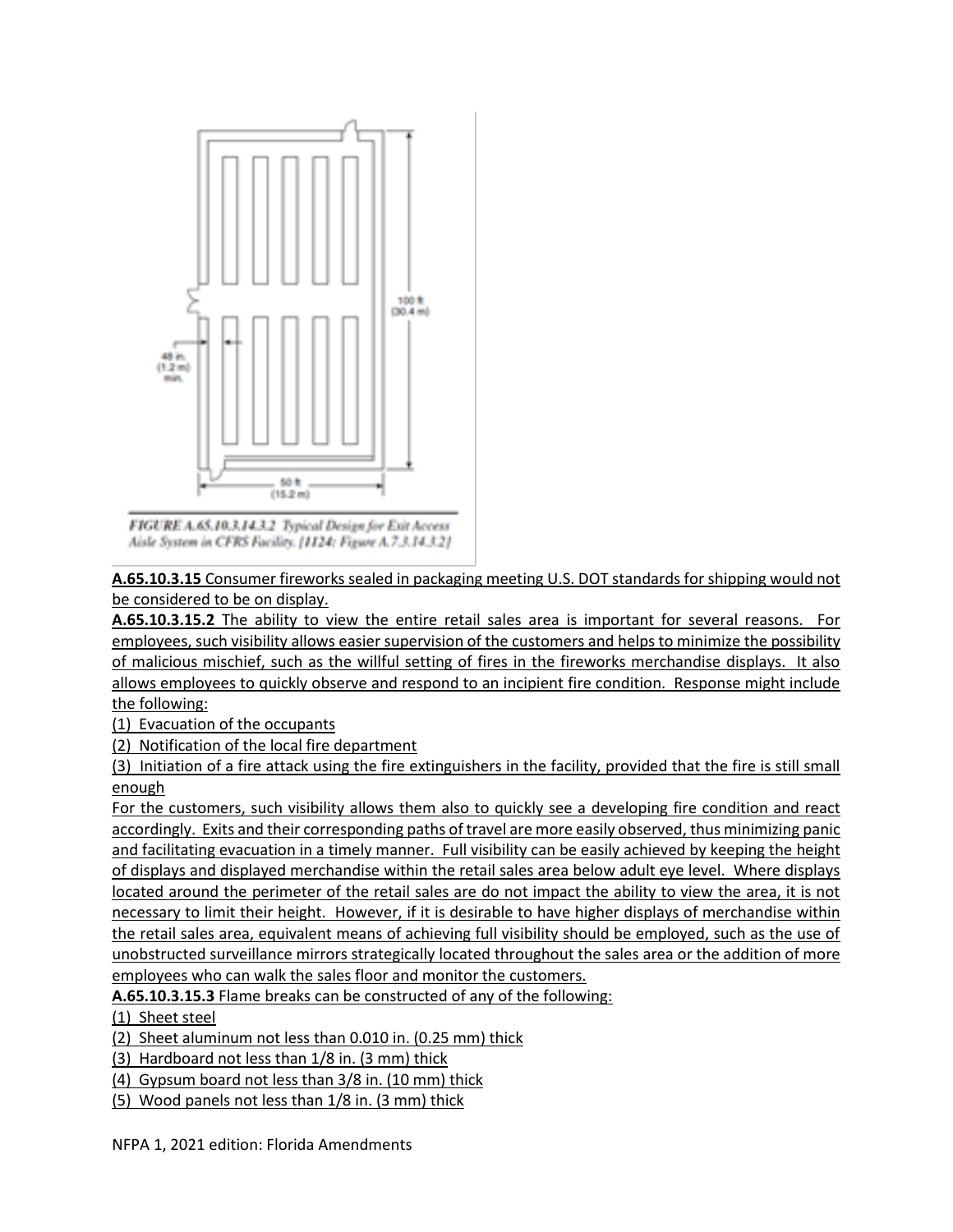(6) Plywood not less than  $\frac{1}{4}$  in. (6 mm) thick

(7) Particleboard not less than ¼ in. (6 mm) thick

(8) Cement fiberboard

(9) Plastic laminate not less than 1/8 in. (3 mm) thick

(10) Safety glass not less than 1/8 in. (3 mm) thick

(11) Other approved material

Where installed within a retail display fixture containing consumer fireworks, the flame break should impede or retard the rapid spread of an incipient fire involving the fireworks and their packaging materials as any of the following occurs:

(1) The fire progresses along a display level or shelf.

- (2) The fire attacks another display level or shelf above.
- (3) The fire attacks another display fixture abutting the display fixture of origin.

As a result of installing flame breaks to impede fire spread, the quantity and rate of smoke production can be retarded as well. Thus, flame breaks can provide the building occupants with additional time to react to an incipient fire and safely evacuate the building. See Figure A.65.10.3.15.3.



FIGURE A.65.10.3.15.3 Flame Break Design. [1124:Figure A.7.3.15.31

**A.65.10.3.15.3.3** The purpose of specifying packaged fireworks merchandise is to permit such merchandise to be used in longer lengths of displays of consumer fireworks without the installation of a flame break. It is presumed that packaged fireworks merchandise does not readily ignite when exposed to a fire developing within the retail display area merchandise and does not readily contribute to or accelerate a fire that might spread along the surface of a display. See Figure A.65.10.3.15.3.3. Since the purpose of a flame break is to slow down the rapid spread of a fire involving a retail display of consumer fireworks to allow occupants time to react and evacuate the immediate area, properly packaged fireworks merchandise can also serve the purpose of a flame break. For a description of packaged fireworks merchandise, see A.3.3.283 Covered Fuse.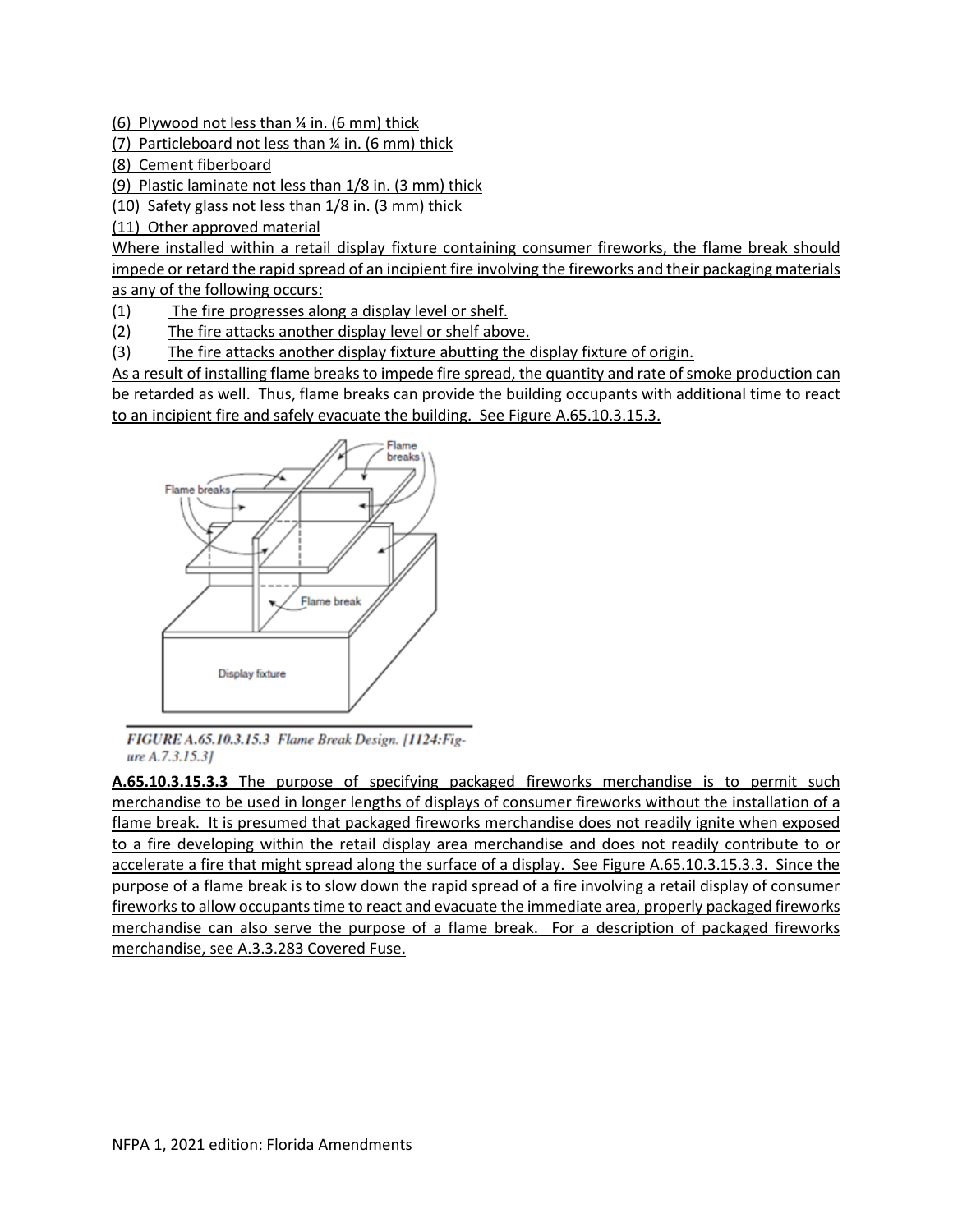

FIGURE A.65.10.3.15.3.3 Packaged Fireworks Merchandise and Flame Break Requirements. [1124: Figure  $A.7.3.15.3.31$ 

**A.65.10.3.15.6** This paragraph describes performance criteria for how aerial devices, which are described in C.3.1.2 of NFPA 1124, are to be packaged, displayed, and restrained as needed, depending upon the device and the manner in which it is packaged and displayed. Thus, upon ignition by a fire in the retail sales display area containing devices, the resultant effect of the ejection of pyrotechnic components will be reasonably limited so as not to pose an undue threat to evacuating occupants or to cause rapid spread of the fire to areas remote from the immediate area of the fire.

The method and manner of packaging and displaying aerial devices have been demonstrated to be effective in accomplishing the intent of this section. This performance criterion could also be met by enclosing consumer fireworks within bins. The packaging material itself can be designed to contain the consumer fireworks. The placement and arrangement of the aerial devices within the packages or within bins or on shelves are also important factors. Other containment methods include fastening aerial devices together, restraining their movement with packaging materials, or placing aerial devices or packages of aerial devices within racks, containers, holders, or other structures.

**A.65.10.3.15.7** Arrangement of horizontal plywood barriers should be as shown in Figure A.65.10.3.15.7.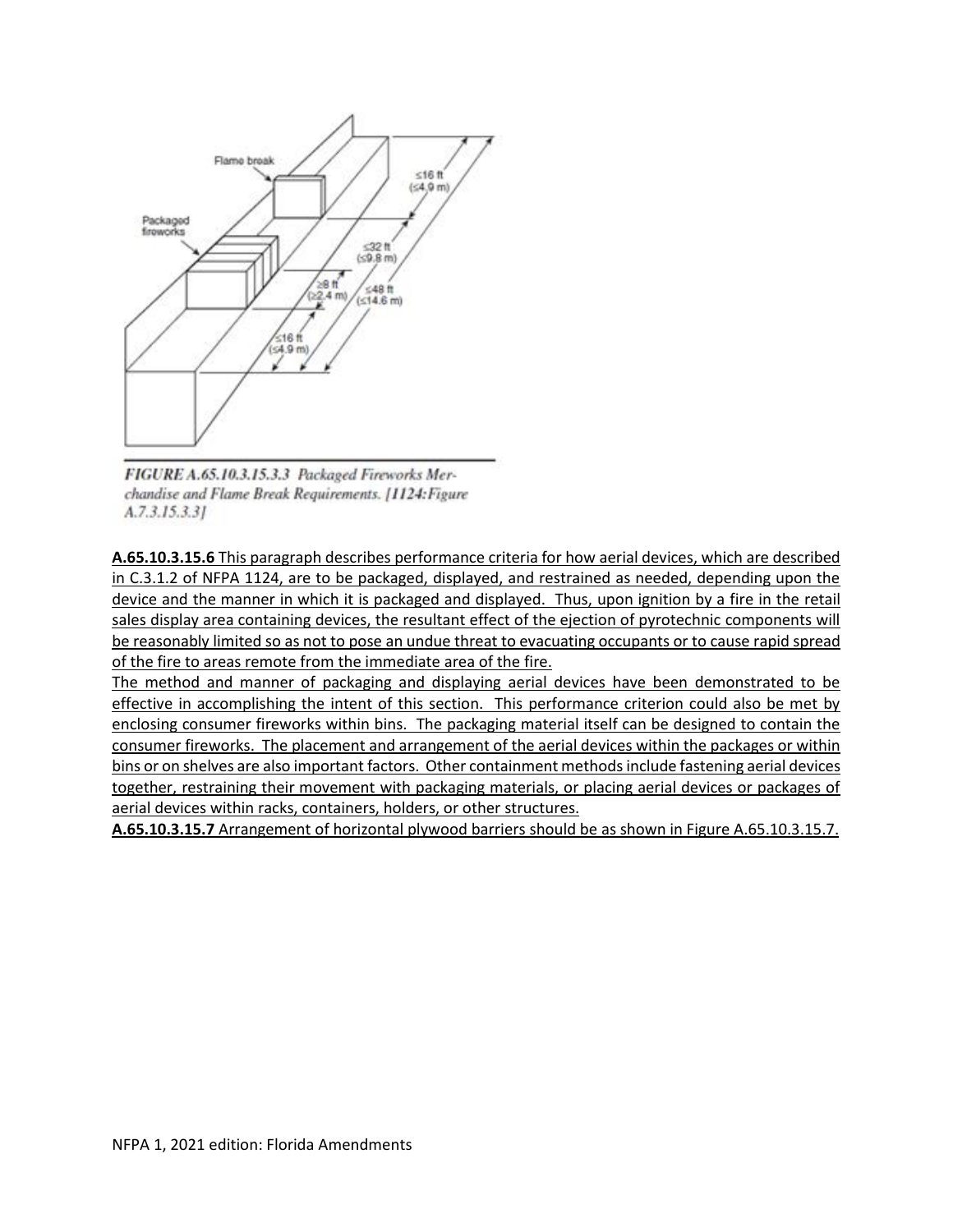

FIGURE A.65.10.3.15.7 Arrangement of Horizontal Barrier Separating Combustible Materials and Consumer Fireworks. [1124: Figure A.7.3.15.7]

### **A.65.10.3.21** Refer to Material Safety Data Sheet (MSDS) for additional information.

**A.65.10.3.22** Training might be required by the U.S. Department of Transportation or the Occupational Safety and Health Administration as applicable for the purpose of being employed in the operation of a CFRS or storage facility.

**A.65.10.4.8.1.2** NFPA 102 has been referenced for the purpose of determining the requirements for the means of egress in tents and membrane structures except as modified by 65.10.3.14 of this *Code* for special requirements for the retail sales of consumer fireworks. It should be noted that although Section 9.7 of NFPA 102 permits fireworks in any tent or temporary membrane structure, the intent is to prohibit the use, discharge, or ignition of fireworks within the tent or temporary membrane structure because unauthorized open flames are also prohibited in the same section. See Section 7.4 of NFPA 1124. Consumer fireworks in and of themselves do not pose an unusual fire hazard when they are stored or placed on display for retail sales within a tent or temporary membrane structure unless they are actually ignited or discharged. Section 65.10 in this *Code* contains several provisions that specifically deal with how fireworks can be safely displayed or stored in tents or temporary membrane structures for the purpose of selling them at retail. Those requirements are an effort to minimize the fire hazard associated with such fireworks.